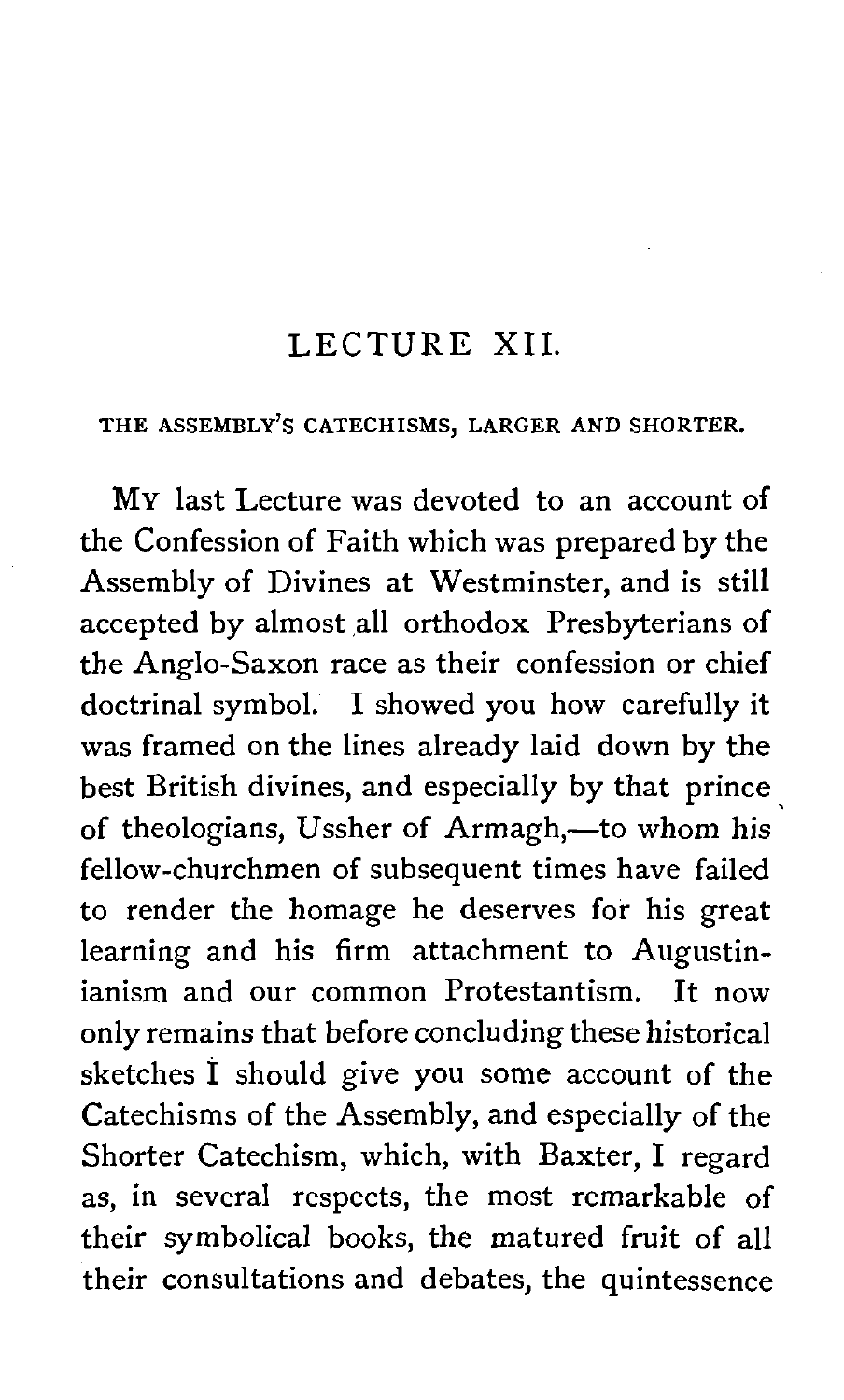# *408 The Assemblys Catechisms,*

of that system of truth in which they desired to train English-speaking youth, and faithful training in which, I believe, has done more to keep alive on both sides of the Atlantic reverence for the old theology than all other human instrumentalities whatever.

Attention is only now beginning to be given in somewhat like adequate measure to the structure and composition of these catechisms. The composition of the Confession of Faith has been minutely examined, and something like general agreement as to the sources from which it has been taken has been arrived at. But no similar service has yet been rendered in regard to the catechisms, and I do not see how I can more appropriately bring these Lectures to a close than by bringing a humble contribution to supply this *desideratum.* 

It may fairly be said of the catechisms framed on the system of the doctrinal Puritans, and published in England between the years 1600 and 1645, that their name is legion. Perhaps no other so convincing proof can be cited of the great influence they were exercising throughout these years of trial and oppression, and also of the manner in which they came to acquire, retain, and increase it, as that which is furnished by the floods of different catechisms and different editions of the same catechism,—often five or six, in several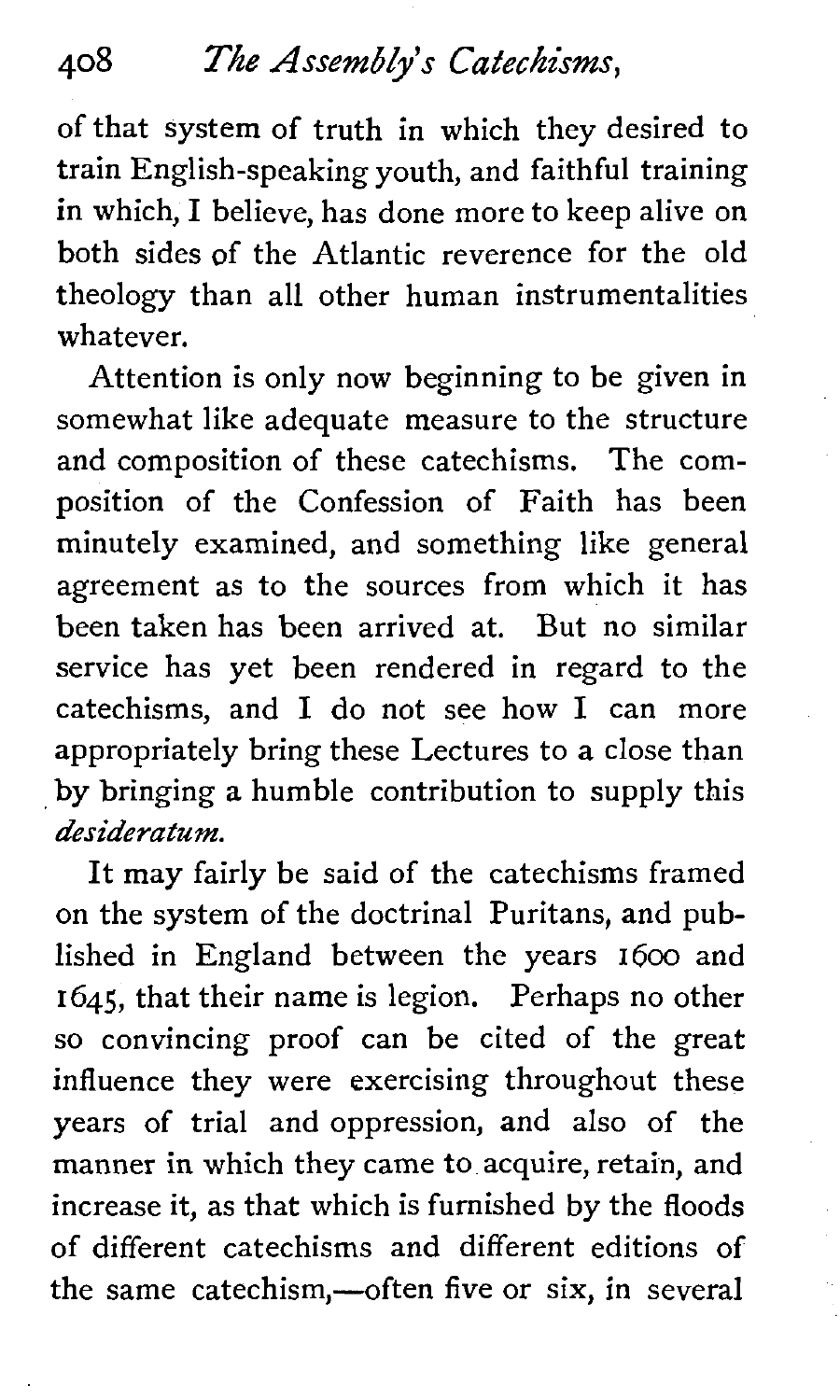cases ten or twelve, and in some cases from twenty to thirty editions being poured forth from the London press in rapid succession. Among the members of the Assembly there were at least twelve or fourteen who had prepared and published catechisms of their own years before the Assembly met, as Twisse, White, Gataker, Gouge, Wilkinson, Wilson, Walker, Palmer, Cawdrey, Sedgewick, Byfield, and probably Newcomen, Lyford, Hodges, and Foxcroft, to say nothing of Cartwright, Perkins, Ussher, Rogers, and Ball, who somewhat earlier had prepared the way for them, and whom several of them can be shown to have more or less followed in their plan or in details.

The first step towards the preparation of a catechism may be said to have been taken in December 1643,<sup>1</sup> when Messrs. Marshall, Palmer, Goodwin, Young, and Herle, with the Scottish Commissioners, were appointed a committee to draw up a directory for public worship. That was intended to include a directory for catechising, if not a catechism, and the preparation of that paper was intrusted to Mr. Herbert Palmer.<sup>1</sup> Notwithstanding his great reputation as a catechist, his paper, as first presented, does not appear to have come up to the expectation of the Scottish Commissioners. Their chronicler tells us, ' Mr.

> \* Baillie's Letters, **vol. ii.** p. **I I** 8. **Ibid. vol. ii. p. 140.**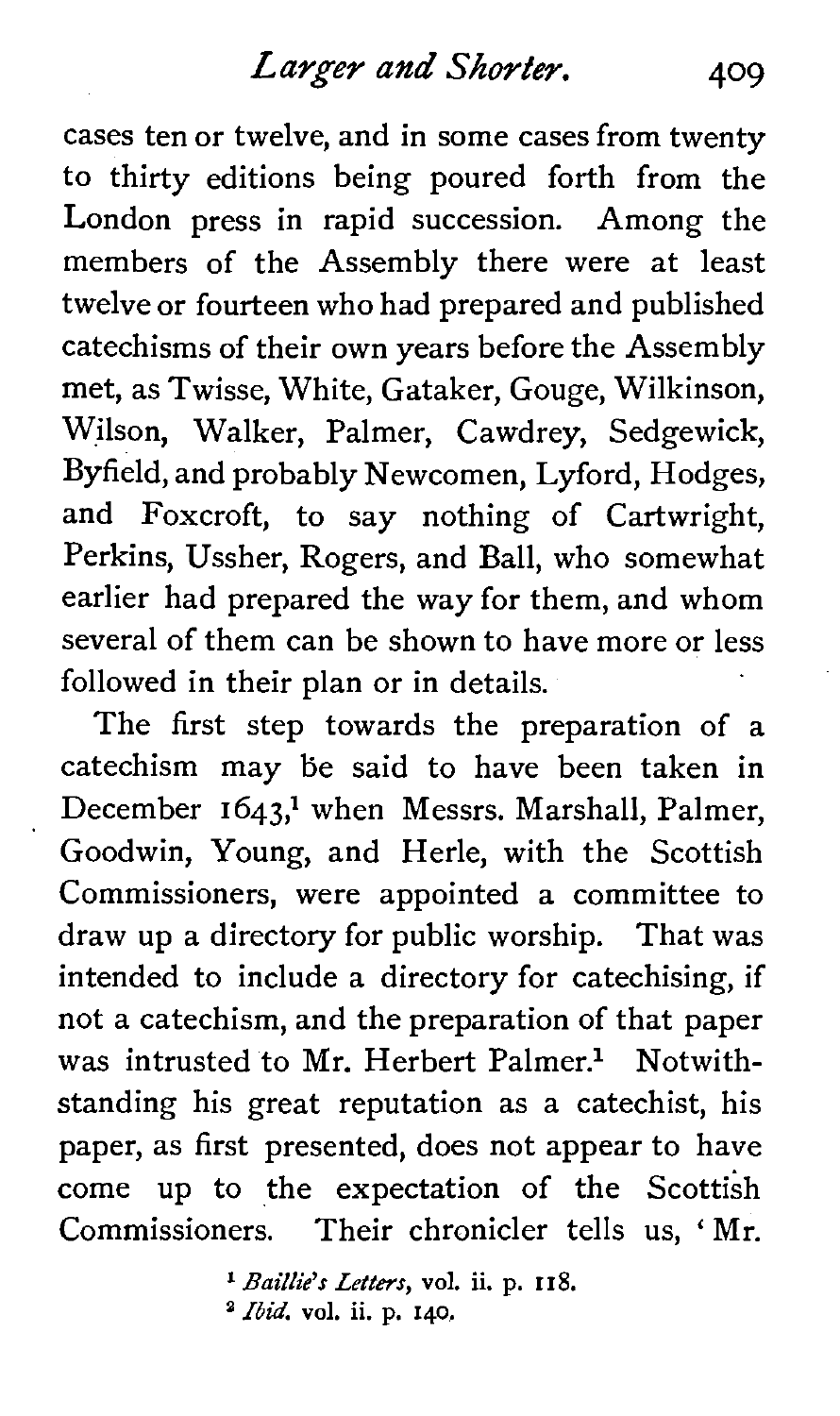Marshall's part anent preaching, and Mr. Palmer's about catechising, though the one be the best preacher, and the other the best catechist in England, yet we no ways like it; so their papers are passed in **(i.e.** into) our hands to frame them according to our mind.'<sup>1</sup> This was written on  $2d$ April 1644, and on 21st November of the same year it is briefly recorded that 'the catechise is drawn up, and 1 think shall not take up much time,' and again, on 26th December, that 'we have near[ly] also agreed in private on a draught of catechism, whereupon, when it comes into public, we expect little debate.' The natural inference from these notices seems to be that this catechism was either some one which had been drafted by themselves in terms of the remit made to them  $\leftarrow$ the catechism published in 1644 for the benefit of both kingdoms, or that of Rutherfurd, still extant in MS.—and which they were prematurely counting on getting the committee and the Assembly to accept without much discussion, or else some modification of Mr. Palmer's directory or catechism, such as we shall find reason to believe they were willing, after consultation with their friends in the north, to accept, at least in its method and principles. Before this date the printed Minutes<sup>2</sup> of the Assembly show that

> *Baillie's Letters,* **vol. ii.** p. **148. Page** 12, 2d December I 644.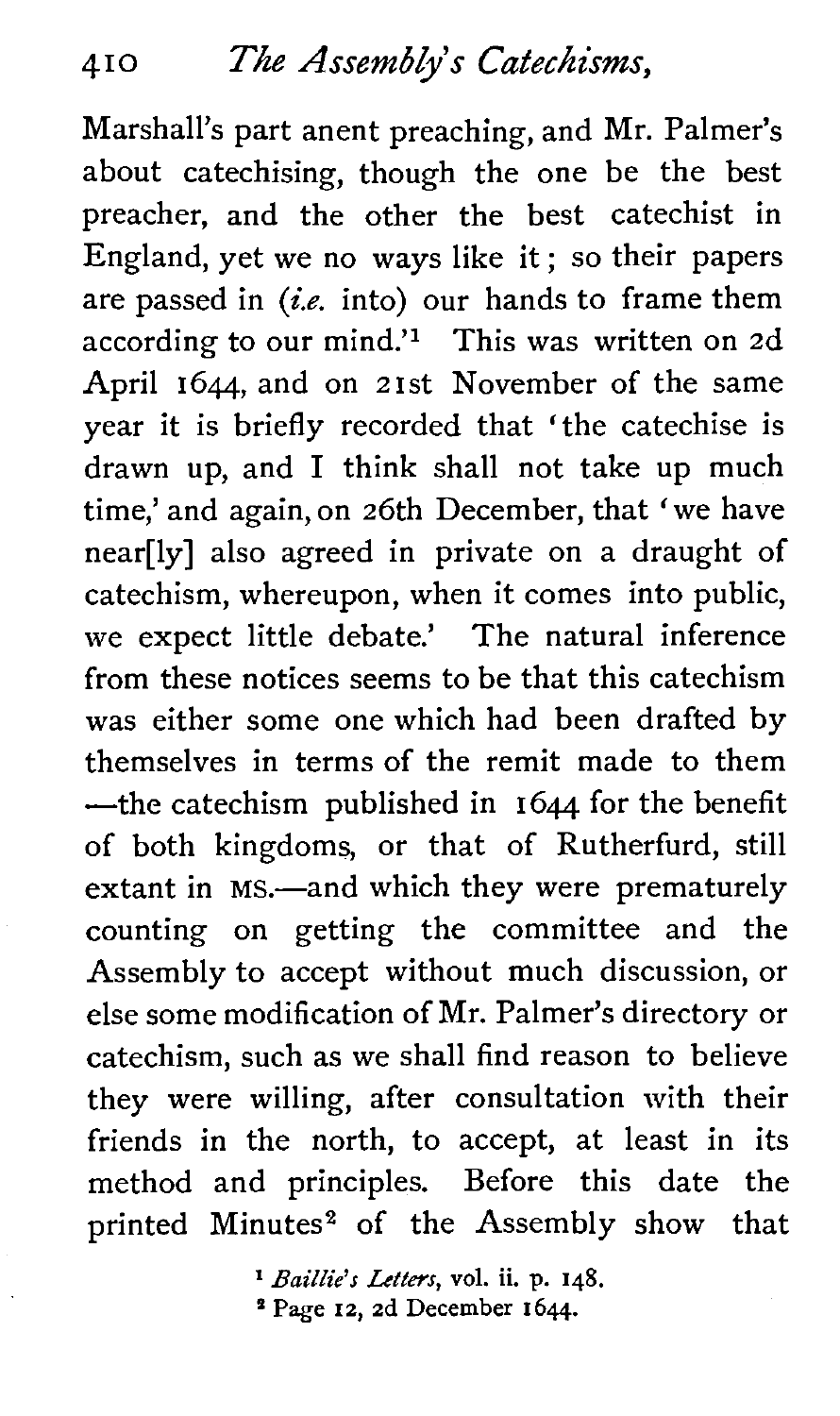Messrs. Marshall, Tuckney, Newcomen, and Hill had been added to Mr. Palmer ' for hastening the catechism,' and that on 7th February  $1644-5$ Messrs. Reynolds and Delmé were added.-of course in conjunction with the Scotch Commissioners, who claimed the right to be on all committees appointed to carry out any part of the uniformity covenanted for between the Churches.

Among the catechisms which 1 examined cursorily in 1866 in the British Museum and in Sion College Library was one bearing the title,  $An$ Endeavour of making Christian Religion easie, and published at Cambridge in 1640 without the author's name, but which, from Dr. Wallis' preface to his *Explanation of the Shorter Catechism*, **1** concluded was probably Palmer's. In it each of the principal answers is, by repetition of part of the question, made a complete and independent proposition, and these principal answers are broken down in a peculiar way in a series of subordinate questions, all capable of being answered by the monosyllables Aye or No. It did not then strike me as so similar to the Westminster Catechisms in their ultimate form as it does now, and not knowing then what we know (now that the Minutes have been transcribed from the almost illegible original) of the successive stages by which this ultimate form was reached, 1 had almost forgotten all about it, till five years ago, when, as 1 ruminated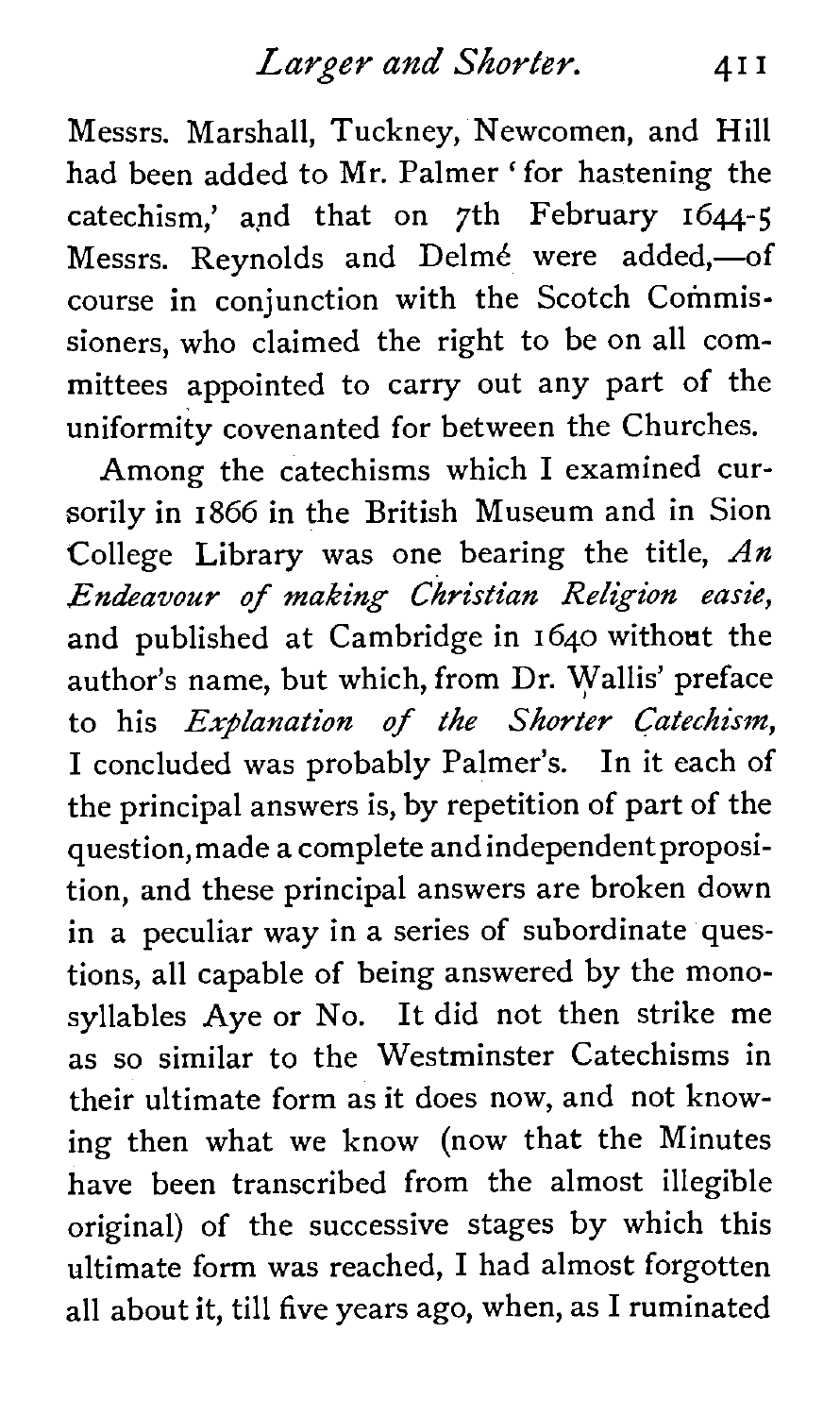over the notes of a very unintelligible debate in the *Minutes*, this fact came back to my remembrance as one which might enable me to cast light on it. It was not my good fortune, however, to get back to the British Museum till November I 879, and before that time my attention, as well as that of others, had been called by an Edinburgh bookseller to what is said by Dr. Belfrage on the history of the Shorter Catechism prefixed to the second edition of his Practical Exposition of the Assembly's Shorter Catechism. This history was not contained in the earlier edition of the book. Dr. Belfrage appears to have seen Palmer's Catechism, and to have compared it with the Assembly's, but his conclusion regarding it coincided rather with my first impressions. He states, however, that M'Crie, on the ground of the passage quoted above from Baillie, was disposed to come to the conclusion that 'Mr. Palmer was concerned in the first draft of the Catechism.' My friend Dr. Briggs, who also saw Palmer's treatise when in London in 1879, early in the following year gave an interesting account of its relations to the Shorter Catechism in the paper to which I referred in a former lecture.<sup>1</sup> I have preferred to wait till I had leisure to make a further study of all the contemporary Puritan catechisms, and might venture to speak of them with fuller knowledge.

<sup>1</sup> In *Presbyterian Review*, for January 1880.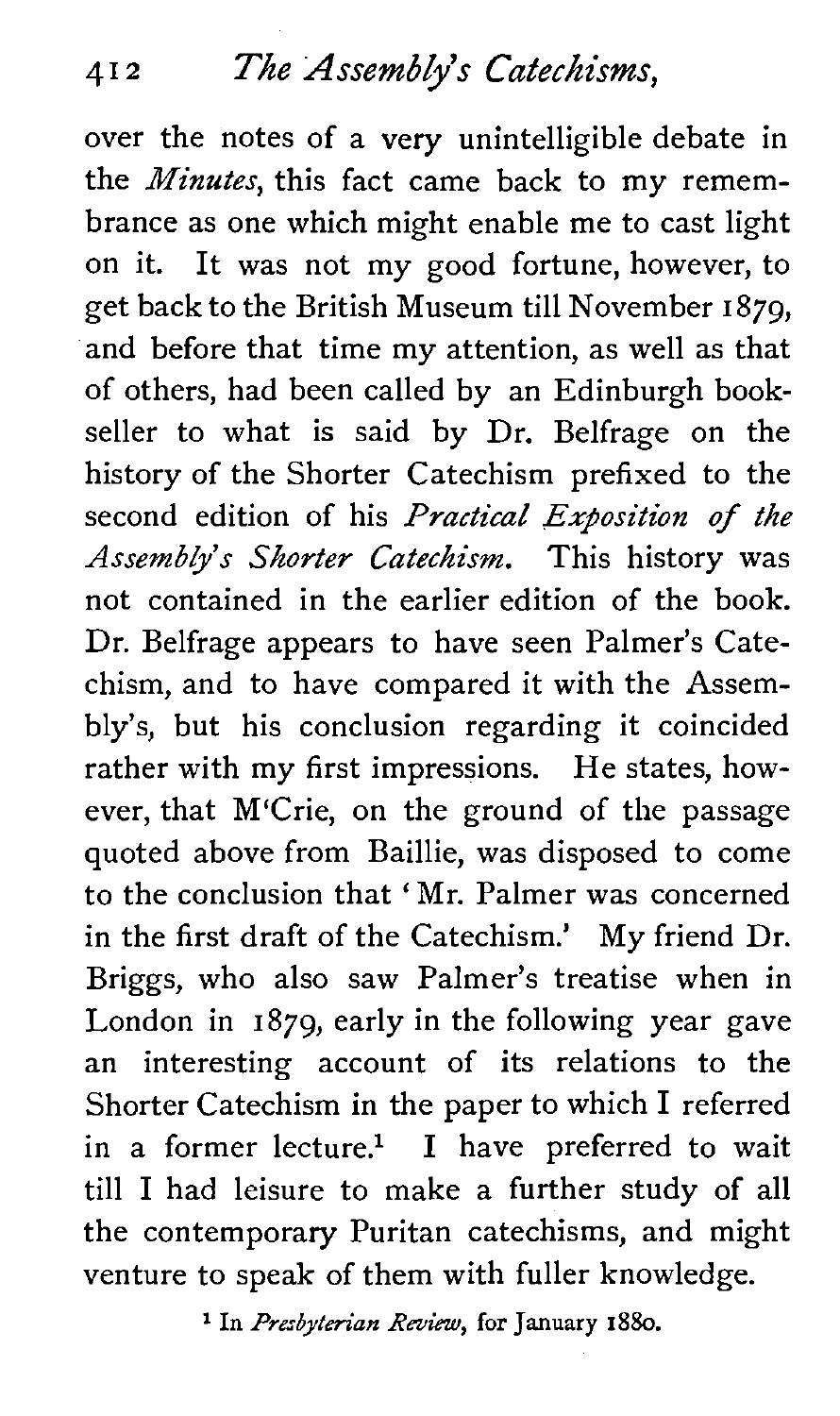I have little doubt that the paper which Palmer gave in to the Committee and to the Assembly in 1645, and which occasioned the debate to which I have referred, was substantially the same with the preface to his catechism. It details the method which he had himself made use of in his catechisings, and which many modern keys (as they are called) to the Shorter Catechism have borrowed from him or from Dr. John Wallis, who, without loss of time, applied the system of his revered master to the new catechism which the Assembly ultimately agreed on. The Scotch Commissioners, when they first heard this paper, were not satisfied with it ; and their impartiality therefore is the more highly to be commended in regard to it. They had themselves in the meantime brought out 'the New Catechism according to the form of the Kirk of Scotland, published for the benefit of both Kingdoms,' and perhaps in the hope that it might be adopted as the common catechism. Yet when they had had time to consider the subject more deliberately, and advise with their friends in Scotland regarding it, they proved in the debate to which I have referred, if not the only, certainly the most prominent advocates of Palmer's method and peculiar form of catechism. This debate occurred on the<sup>-</sup>13th of May 1645, probably just after the fifth edition of Palmer's little treatise had appeared. His efforts on that occasion were directed mainly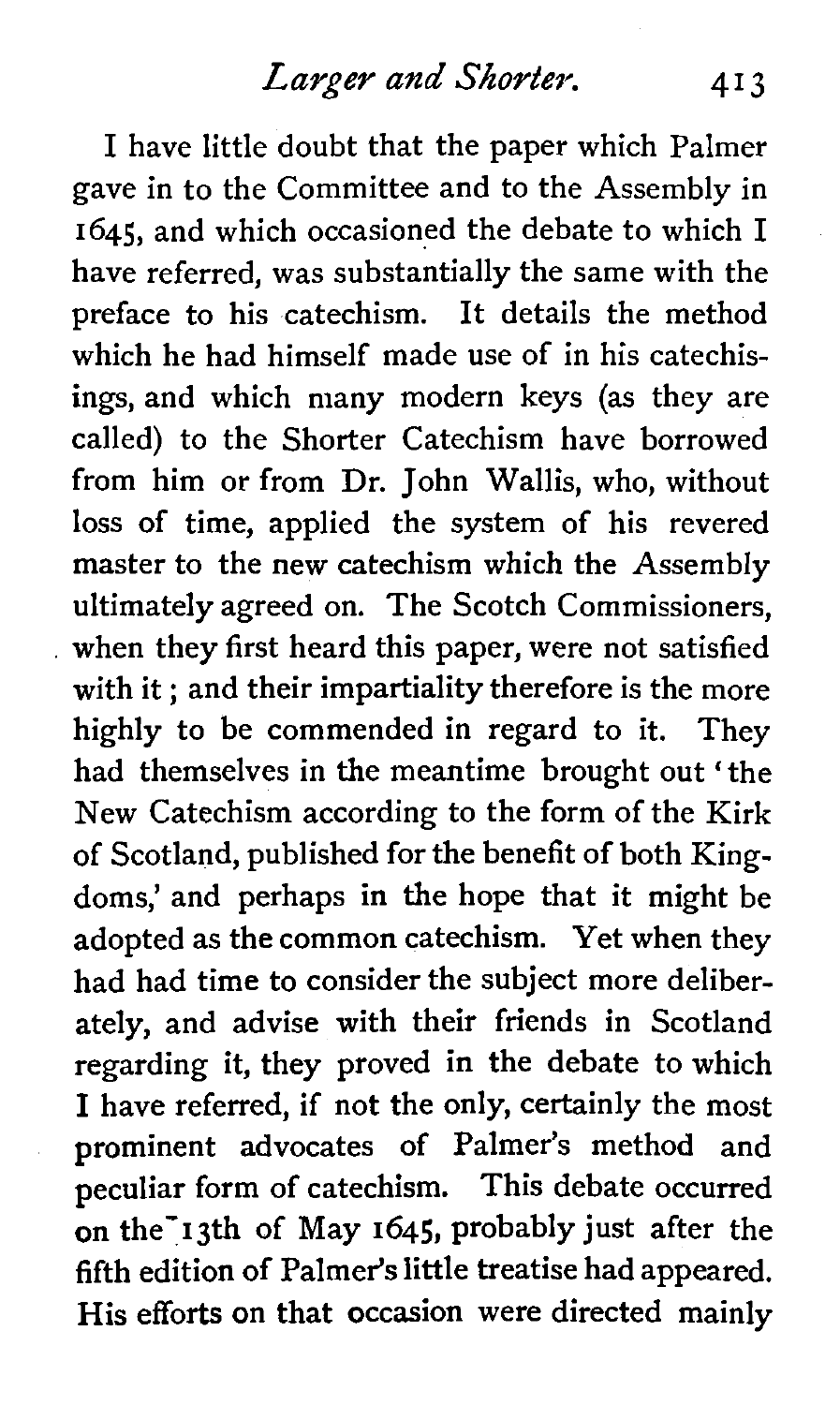#### **414 The Assem8Ly's Catechisms,**

to securing the Assembly's approval of his *method*  of catechising rather than of the detailed *contents*  of his catechism. Yet, as I read the brief minutes of the debate, his efforts were not crowned with success. The Scotch Commissioners Rutherfurd and Gillespie spoke warmly in favour of his method of catechising, and of the practice he adopted of making each principal answer a distinct and complete proposition, and breaking down the principal answers by subordinate questions which could all be answered by Aye or No. His personal friend Delmé gave the plan a sort of general support, but all the other speakers, and among them Messrs. Marshal1 and Reynolds, two of the most prominent members of his committee, while frankly acknowledging his great skill and success as a catechist and the good that might come from ministers in their catechisings availing themselves of his method, resolutely objected to have these subordinate questions and answers reduced to rigid form and inserted in the public catechism.1

<sup>1</sup> Minutes of Westminster Assembly, pp. 91-94-Mr. Marshall: 'I confess that the pains which that brother that brought in the Report [hath taken] is both accepted with God and hath been blessed by him. . . . But I crave leave to give a few dissenting thoughts to the method propounded.' These were in substance that people would come to get up the subordinate answers by rote as well as the principal ones, that good might come of the catechiser himself breaking up the principal answers in the method proposed, but not from their being inserted into the catechism and learned by rote. He approved, however, of commending all this in the preface to the catechism. *Mr. Reynolds*: 'We all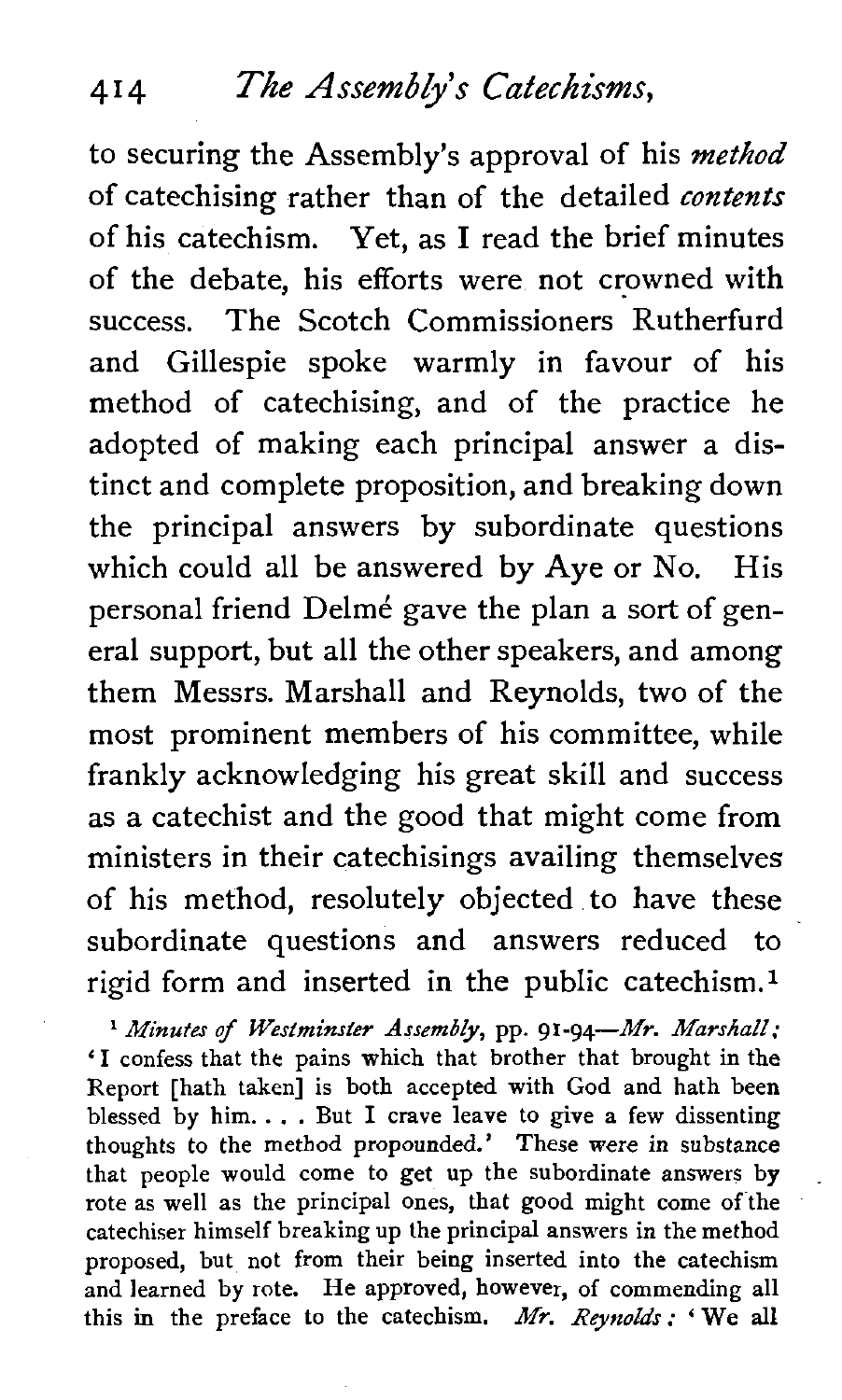One can hardly contemplate without a shudder how near we were to missing the most concise, nervous, and severely logical catechism in our language had Mr. Palmer and the Scotch Commissioners at that time carried their point and got these subordinate questions and answers inserted in the catechism. I do not think that was further pressed on the Assembly after this date,<sup>1</sup> but Mr. Palmer continued to be so persuaded of its excellence and importance that he determined with himself that he would print upon his own method the catechism which the Assembly should ultimately adopt, and, departing to his rest ere that had been completed, he left his purpose, as a sacred legacy, to be executed by his young friend Wallis. He accordingly in 1648 published that explanation of the Shorter Catechism on the model of Palmer's

agree that way which is most for ingenerating knowledge is most to be used. But that this way before you is the best way I cannot discern. [If] you resolve it shall be but a directory, then how shall those Ayes or Noes be of use?. . . You will obtain your end as well by setting it down in the preface to the catechism.' Seaman says there were two questions before them, the one relating to a catechism, the other to the method of catechising, and that the two should be kept distinct, and the minister not too strictly tied up as to the latter. Palmer **was** somewhat dissatisfied with the result of the debate, and said that if he had not a peculiar interest In the matter he would have spoken more upon it.

<sup>1</sup> Baillie, however, says at a later date : 'We had passed a quarter of the catechise and thought to have made short work with the rest ; but they are fallen into such mistakes and endless janglings about both the method and the matter that all think it will be long some work.'-Letters, vol. ii. p. 416.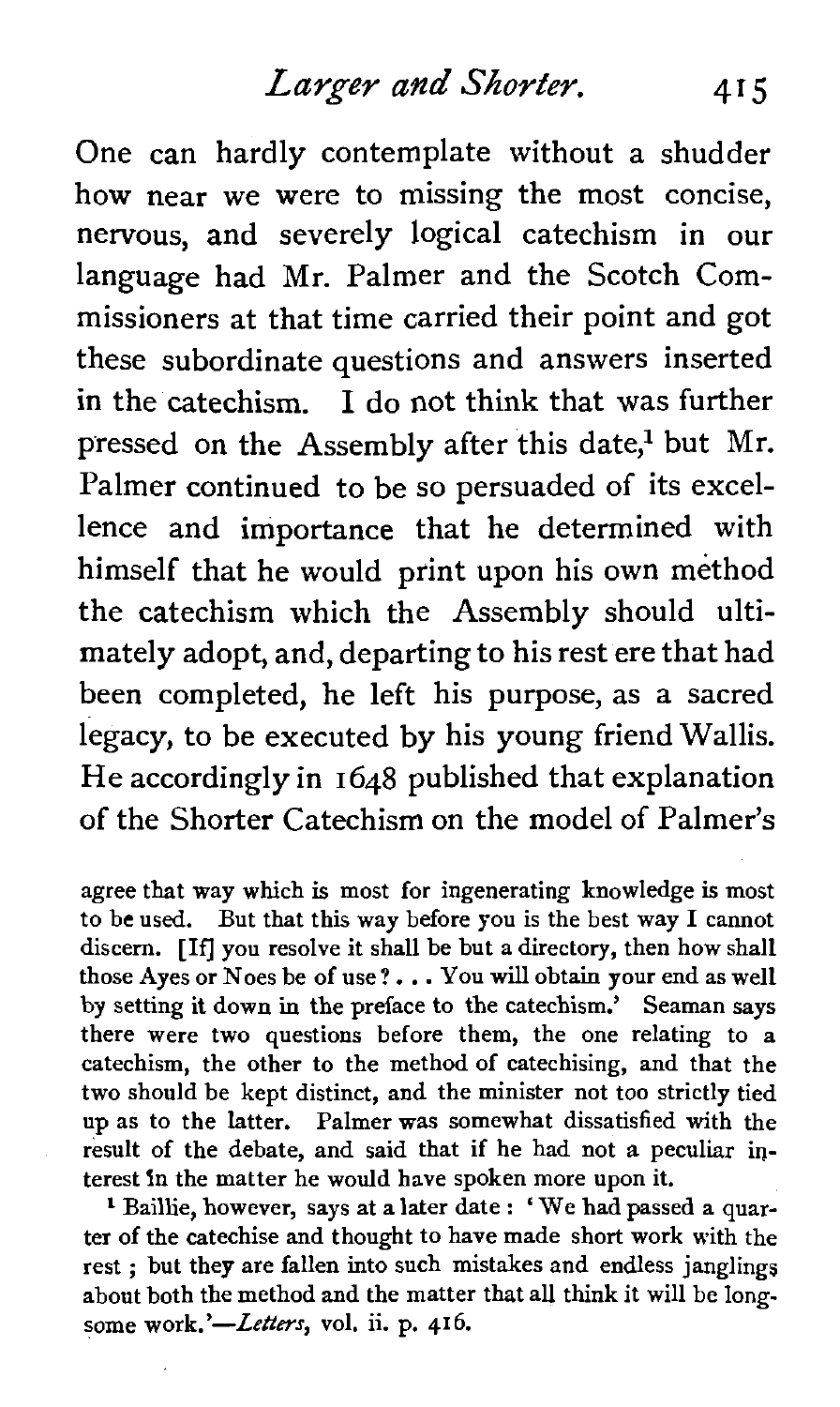#### **4 I** *6 The* Assewb&'s Catechisms,

treatise, on which several so-called *keys* to it have in our own day been based.

It was on 1st August 1645 that a further report was presented by the committee to the Assembly. The interval may possibly have been employed in trying to put the materials of Palmer's Catechism into more acceptable shape, or to bring it nearer to the Scotch one (which, though' more brief; is framed on the same plan), and to disencumber it of all the subordinate questions to the formal insertion of which objection had been taken. The only hints which the Minutes supply are that there was a debate as to whether the Creed should be expressed and probably made, as it was both in the Scotch and in Palmer's, and several contemporary catechisms, the basis of the exposition of the Articles of Faith, or whether these articles should be taken up in the systematic order more usually adopted in strictly Puritan catechisms. There was also a debate concerning God, which was one of the first articles in all the catechisms of the period, whether they were framed on the basis of the Apostles' Creed or of the commonly received system of theology. But **I** conclude that even yet the committee was not altogether of one mind,<sup>1</sup> and that it was on this account that, after debate on 20th August, it was reconstituted, and Mr. Palmer, Dr. Stanton, and

*Minutes,* **p. 124 125.**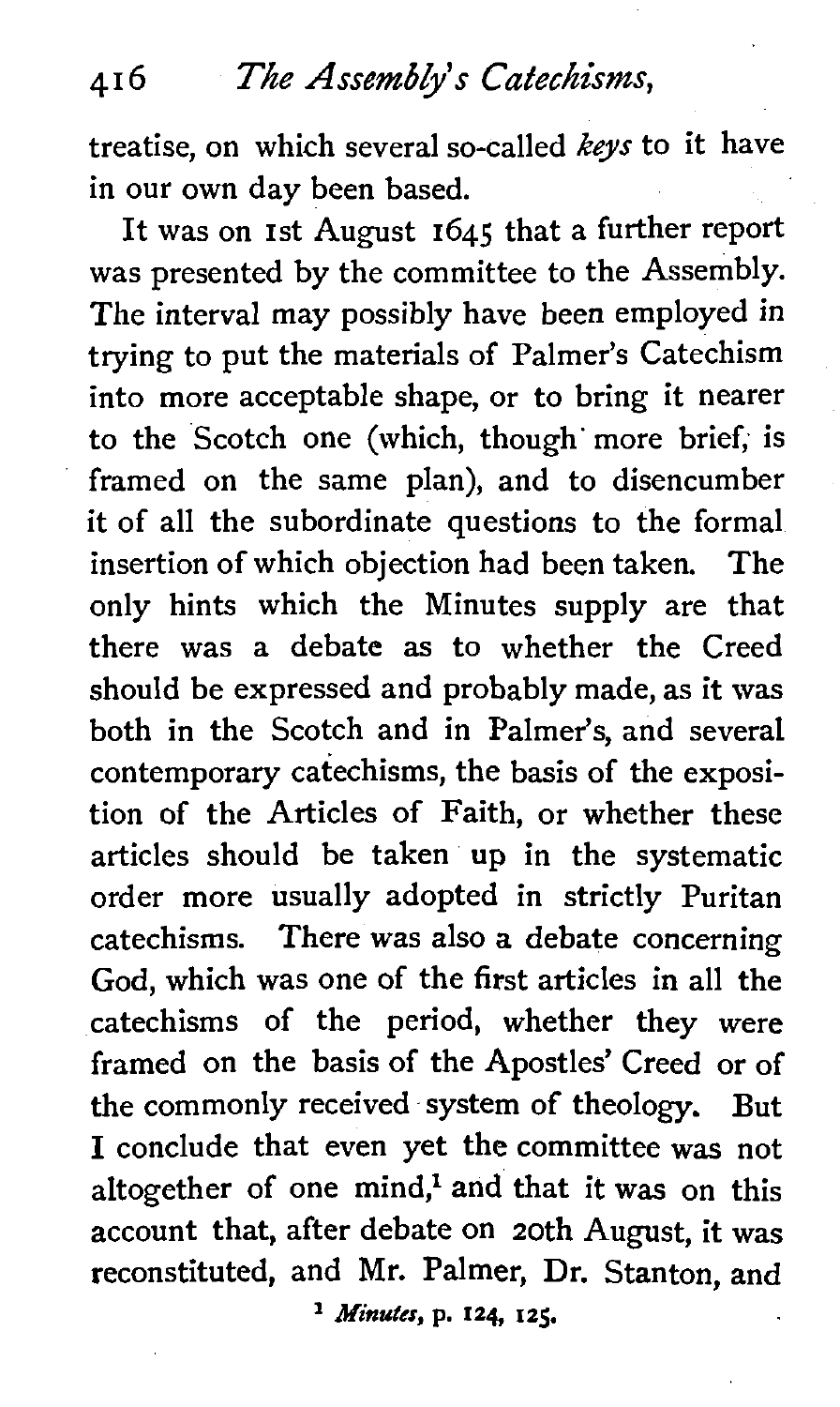Mr. Young were appointed to draw up the whole draft of the catechism with all convenient speed. Either, however, they did not proceed very speedily or they met with unexpected difficulties in their undertaking, and, on 22d July 1646, Mr. Ward was adjoined to them. It was not till 11th September 1646 that their report was called for, nor till the afternoon of Monday 14th September that it was presented ; and from that date on to the 4th January 1646-7 it was from time to time taken up, and passed **as** far as the fourth commandment.<sup>1</sup> On 1st December, however, before much of it had passed, a large addition was again made to the committee, viz., Messrs. Whitaker, Nye, and Byfield, and 'the brethren who had been intrusted with the methodising of the Confession of Faith,' viz., Messrs. Reynolds, Herle, Newcomen, Arrowsmith, and Tuckney ; and probably it was in consequence of these changes on the committee that on the 14th of January, on a motion by Mr. Vines, it was ordered 'that the committee for the catechism do prepare a draught of two catechisms, one more large and another more brief, in the preparation of which they are to have an eye to the Confession of Faith and the *matter* of the catechism already begun,'<sup>2</sup> or, as the Scotch Commissioners report it in a letter to the

**1** *Minutes,* **pp. 281-318.** 

**<sup>2</sup>***&finutes,* **p. 321** ; **also Baillie's** *Letters,* **vol. ii. p. 379.**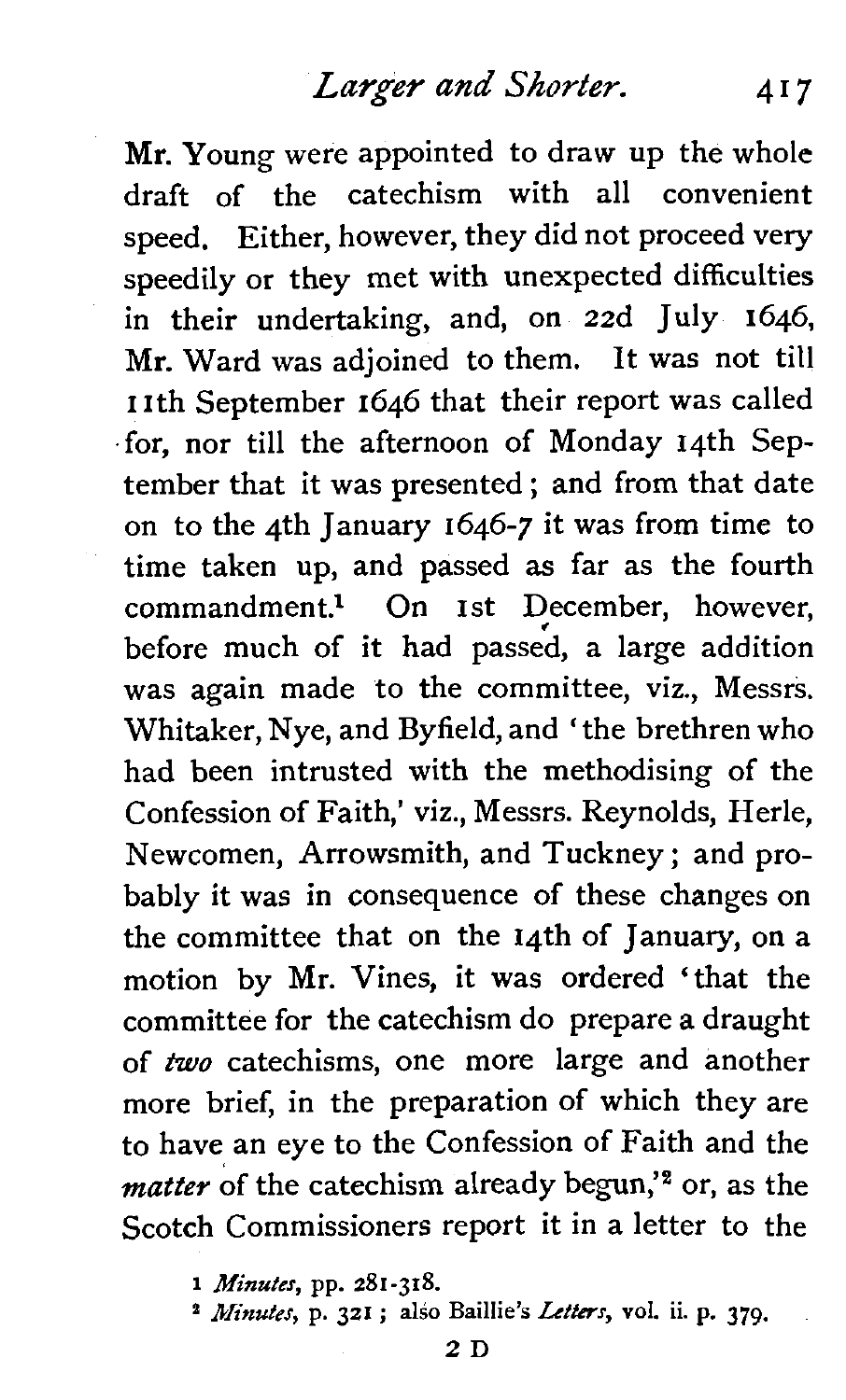#### **4 I 8** *The Assemblys Catechisms,*

Commission of their own Assembly, which bears unmistakeable evidence of being from the hand of Rutherfurd : ' The Assembly of Divines, after they had made some progress in the catechism which was brought in to them from their committee, and having found it very difficult to satisfy themselves or the world with one form of catechism or to dress up milk and meat both in one dish, have, after second thoughts, recommitted the work that two forms of catechism may be prepared, one more exact and comprehensive; another more easie and short for new beginners.'l The catechism which had already been so far passed was unquestionably still on the basis of Palmer's, but a large portion of the detailed historical explanations of the second part of the creed, relating to the birth, life, death, and resurrection of our Lord, was omitted, and in the exposition of the commandments another basis is already plainly discernible, while a more pronounced Calvinistic character is given to the doctrinal teaching. The variations from and additions to individual answers can in general be still traced to other contempor-

<sup>1</sup> MS. Minutes of Commission. To the same effect, Gillespie says to the Assembly in Edinburgh in August 1647, that the divines have found great difficulty how to make it full, such as might be expected **from** an Assembly, and, upon the other **part;**  how to condescend to the capacity of the common and unlearned. Therefore they are a-making two distinct catechisms--a short and plain one for these, and a larger one for those of understanding.' Appendix to Baillie's *Letters*, vol. iii. p. 452.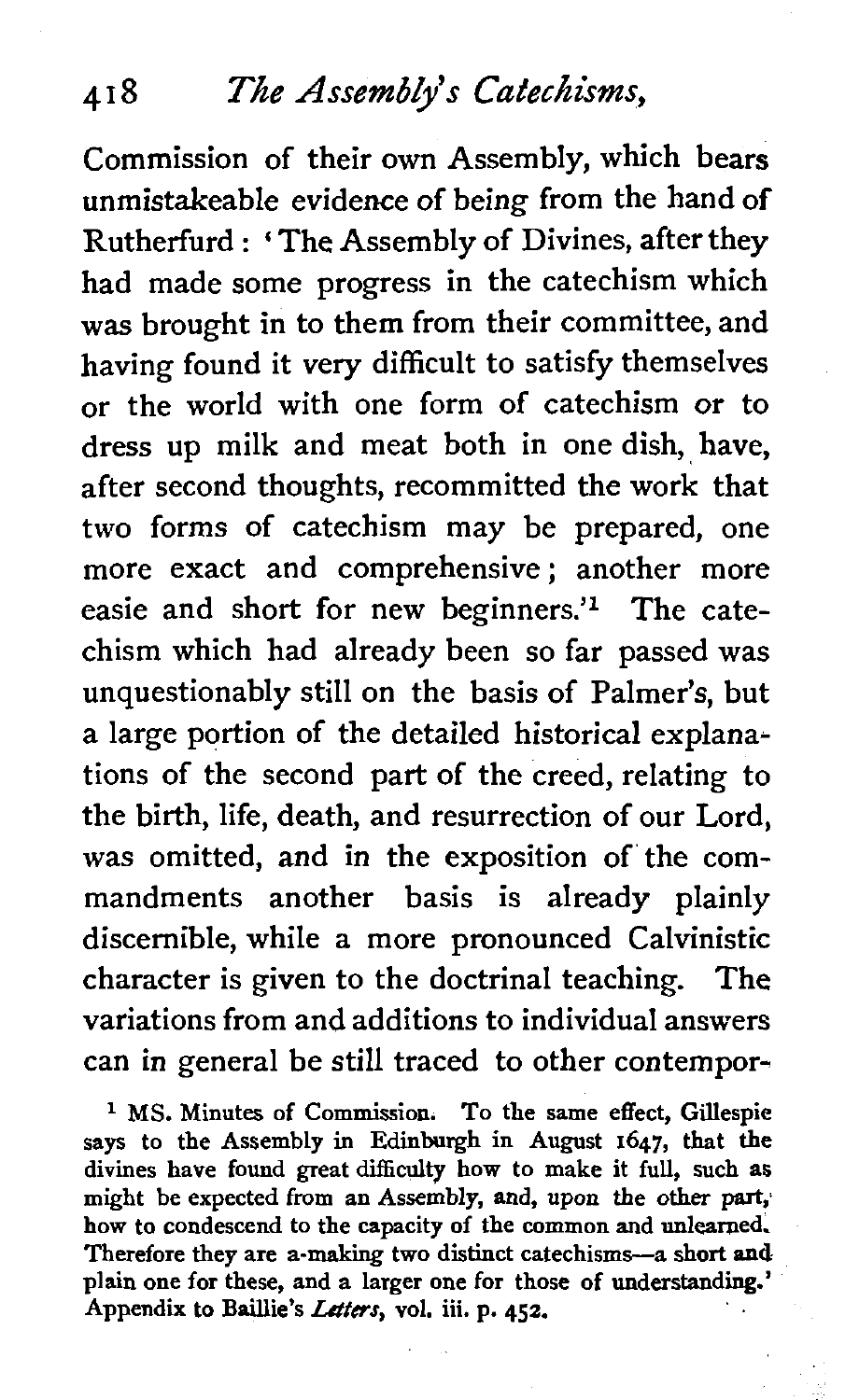ary catechisms, and the more important of them to those of Ussher, on whose catechetical manuals, as previously on his Articles of Religion, they seem to me to take pleasure in falling back, especially on all cardinal questions. Even this partially passed recension of a catechism follows his and more strictly Puritan treatises rather than Palmer's, in placing in the forefront the question and answer as to the rule of faith, and in inserting another as to the decrees of God ; and it is to the same source we have to trace the questions and answers as to the covenants of works and grace, the prophetical, priestly, and kingly offices of the Redeemer, and the effectual calling, justification, adoption, and sanctification and perseverance of those who have been made partakers of redemption, and even the detailed and specific statements as to the sinfulness of the estate into which man fell. All these, which make the Westminster Catechisms what they ultimately became, are to be sought outside of Palmer's Endeavour of **making** *Christian* Religion easie, which the more they tried to adapt it to their purpose, the more they had to alter or supplement it; and all these are to be found in the distinctively Calvinistic catechisms of Ezekiel Rogers, John Ball, William Gouge, M[atthew] N[ewcomen], and, to a considerable extent, in those of Henry Wilkinson and Adoniram Byfield, as well as of Archbishop Ussher,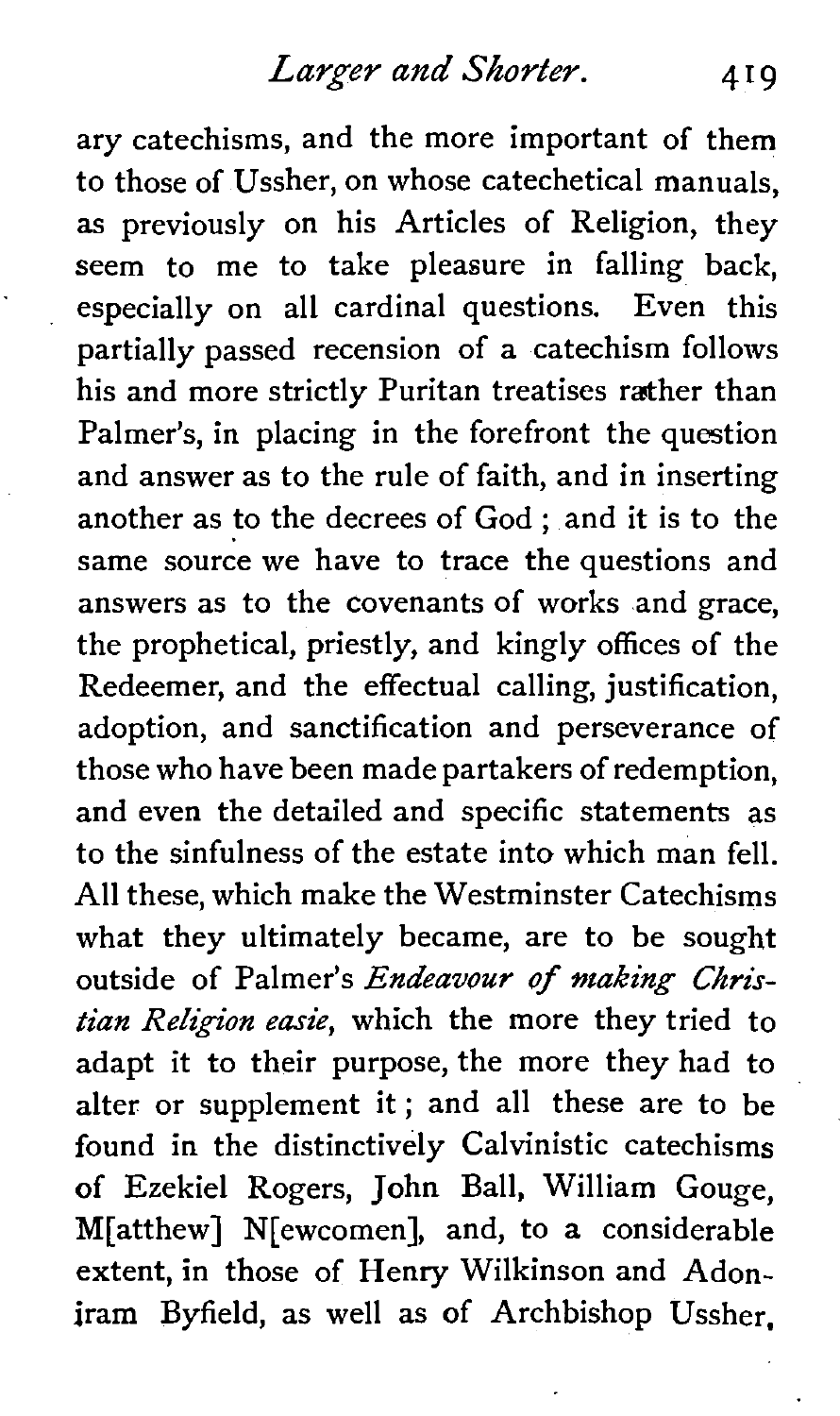Of this **1** deem myself entitled to speak with some confidence, having had the opportunity of carefully comparing the answers in their manuals as well as in Palmer's with the definitions ultimately inserted by the Assembly in one or other of its catechisms.

It was not till after the Scripture proofs for the Confession of Faith were completed that the result of the labours of the reconstituted committee in preparing a Larger Catechism were called for. But, on 15th April 1647, the first portion of them was presented to the Assembly and further portions were from time to time presented and discussed till, on 15th October of the same year, the Larger Catechism was finished, substantially in the shape in which we still have it. The doctrinal part of this manual, as every one who has carefully studied it knows, and as the resolution reconstituting the committee prepares us to expect, is taken to a large extent from the Confession of Faith. The explanation of the ten commandments, and of the duties required and the sins forbidden under each, is largely derived from Ussher's *Body* **of** Divinity, Newcomen's and Ball's catechisms, and perhaps also from Cartwright's *Body* **of** Divinity and some of the larger practical treatises of Perkins. The exposition of the Lord's Prayer has been got in part from the same sources, in part also from Attersoll's,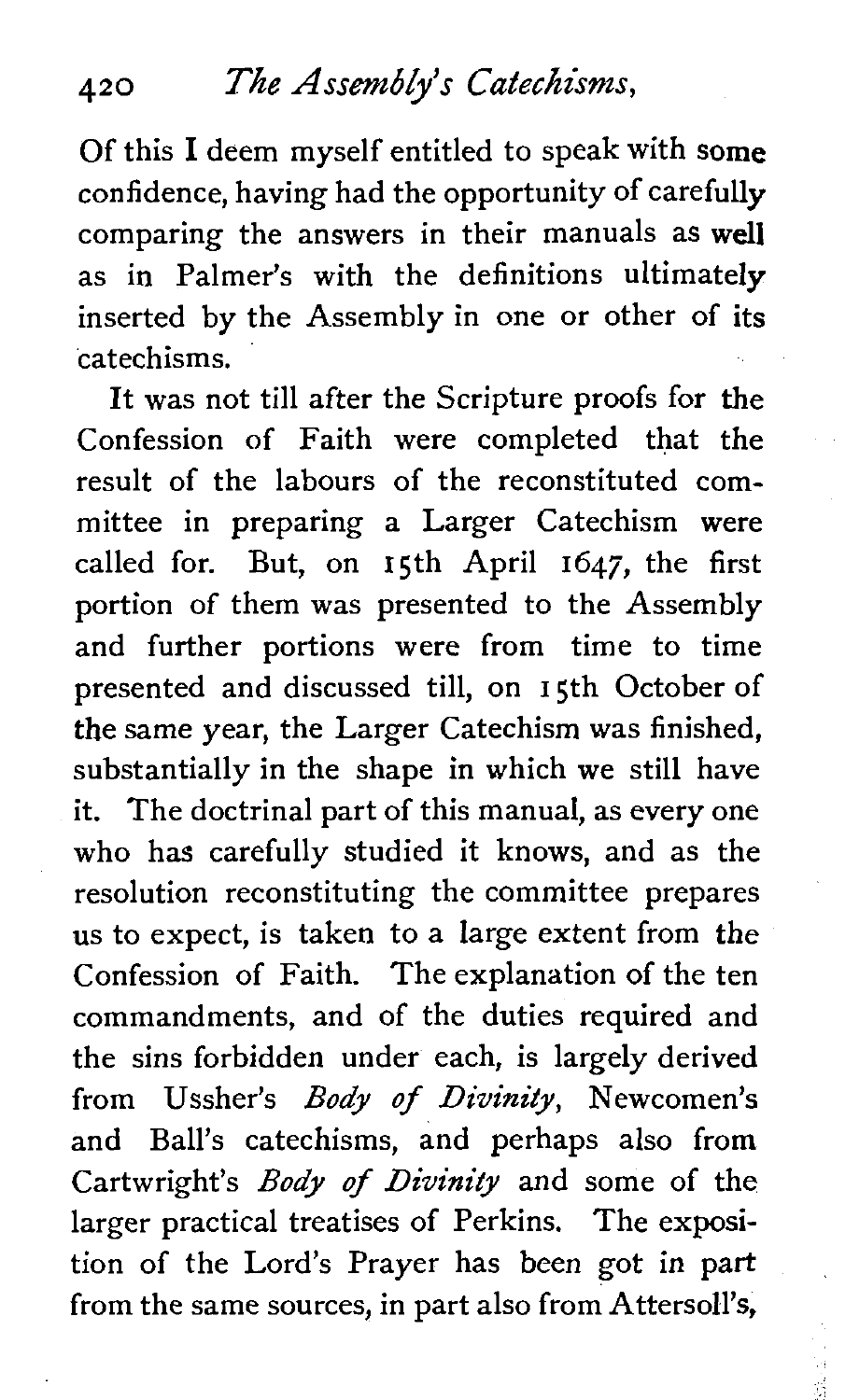or some other catechism based on Perkins' treatise on the Lord's Prayer, and like it, supplying matter for confession of sin, as well as for prayer more strictly so called, under each of the petitions of the Lord's Prayer. **1** can enter into particulars as to this derivation or correspondence only in the most cursory way.

The first question or interrogation, which does not seem to have appeared in the former draft of the committee, is taken from the old English translation of Calvin's Catechism, What is the principal and chief end of man's life ? The answer to this question may be said to combine the answers to Question 3rd in the Catechisms of Calvin and Ames, 'To have his glory showed forth in us,' and 'in the enjoying of God,' and it may have been taken from them ; or the first part may have been taken from Rogers, Ball, or Palmer, and the second from an Italian catechism of the sixteenth century? The second question is one found in several contemporary catechisms, and the answer to it is substantially taken from the Confession of Faith. The third question, which in the former draft had stood apparently at the head, $2$  is put here in a somewhat altered shape, and the clause which had there been principal, and again becomes so in the Shorter Catechism, is brought in as subsidiary and thrown to the end of the answer. The next<br><sup>1</sup>'Goder' eternamente Dio.' '' *Minutes*, p. 281.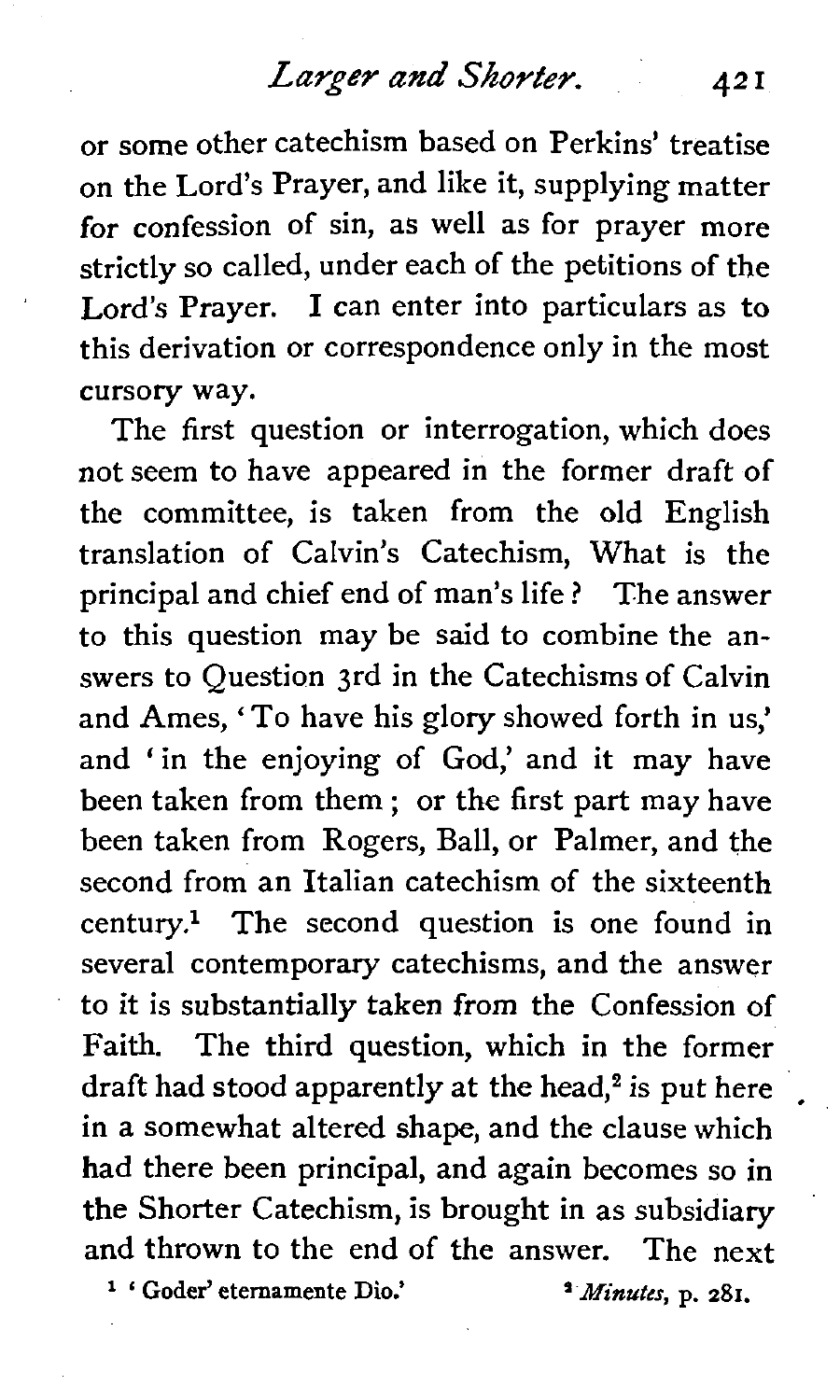question, relating to the proofs showing that the Scriptures are the word of God, is found in many-Puritan catechisms, and the answer is abridged from the Confession of Faith. The question as to what the Scriptures principally or especially teach is found both in Paget's and in Ball's Catechism, and the answer in Ussher's *Principles of Christian* **Religion.** The next question, What do the Scriptures make known of God ? and the answer, are found in analogous forms in Rutherfurd's and some other contemporary manuals. The answer to the question, What is God **?l** had in the former draft been taken from Palmer's work, with the exception that 'perfection,' in the singular, had been changed into 'perfections,' in the plural, as it had been in another catechism published anonymously in the previous year. Here the former description is exchanged for one abridged apparently from Ussher's **Body** of *Divinity2* The next answer, respecting the properties or attributes of God, was at first distinct from the previous one. Dr. Briggs supposes it may have been got by crushing into one the answers to more than a score of questions in Palmer's treatise and Dr. Matthews' by a somewhat similar condensation of various answers in Ball's larger catechism. But it is simply an abridgment of a paragraph in Chapter **11.** of the

**<sup>l</sup>'God is a most glorious being, infinite in all perfections.'** 

' God **is a spirit, infinite in being and perfection.'**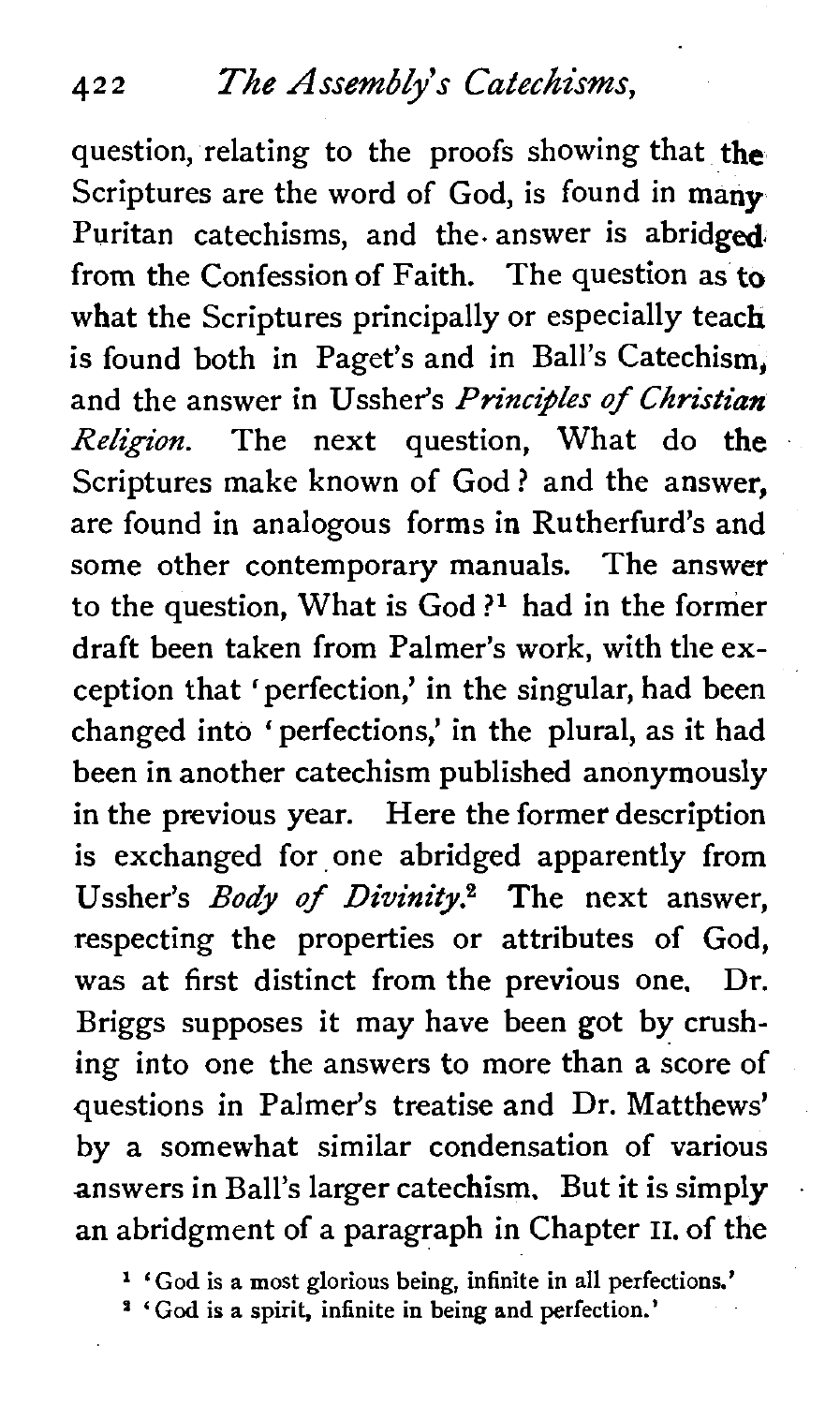confession of Faith ; and the ultimate answer of the Larger Catechism to the question, What is God? was got by joining these two answers into one. The answer to the same question in the Shorter Catechism is composed of the scriptural definition, 'God is a Spirit,' with the incommunicable attributes arranged in the same order as they were by Rogers, but in adjectival form, and the communicable in substantive form almost exactly as they had been given by Egerton.

But time will not admit of my prosecuting this minute comparison further. The doctrinal definitions in the Larger Catechism are, as **1** have said, in a great measure abridged from the Confession of Faith; and so far as they are not so they may generally be found in a shorter form in Ball's and Newcomen's catechisms, in more diffuse form in Ussher's **Body** of **Divinity.** The same may be said even more unreservedly of the exposition of the ten commandments and of the Lord's Prayer as concerns Newcomen and Ussher. But one of the most singular and unexpected disclosures brought to light in the recently published Minutes of the Assembly is that, while the first draft of a catechism in 1645 treated first of credenda, then of the ten commandments, and so left to the last the means of grace and the Lord's Prayer, and while the Larger Catechism as finally adjusted followed the same order, yet, as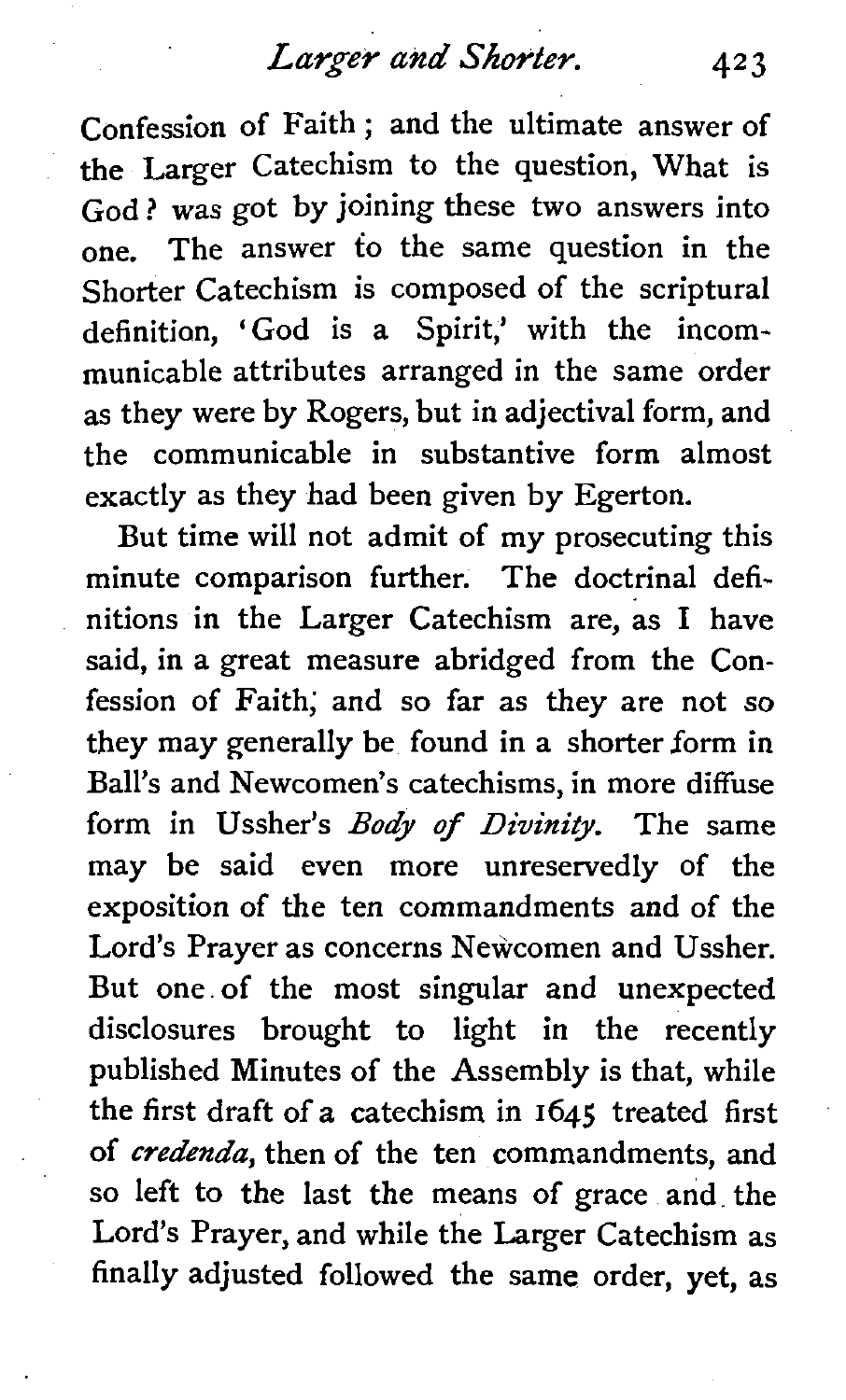first entered on the Minutes of the Assembly in **1647,** it treats of the means of grace or the word, sacraments, and prayer, before it expounds the commandments, in this following the plan of Ball's and some other catechisms, and showing that, if not in details, yet in outline and method, the divines followed some previous manual on the same plan as his-possibly that small one of date **1542, attributed to Calvin,—which, after being long** lost, has been brought to light recently by M. Douen, and printed as an appendix to the second volume of his Huguenot Psalter. At least they follow its plan more exactly than that of Ball ; and the statement of Baillie, given on page **415,** is sufficient to show that the question of *method* continued long to divide them. Their detailed and elaborate answers in the several parts of this catechism are, even when founded on previous treatises, carefully matured expansions of the given answers in these. **1** shall try to find room in the Appendix (0) for one specimen of this, furnished by the rules they have provided for the exposition of the commandments, on the principles set forth in our Lord's Sermon on the Mount. These rules had been more and more elaborated in the larger Puritan catechisms from the days of Whitaker and Cartwright to those of Ball and Ussher, and were finally brought as near to perfection as they could well be by Dr. Gouge and Mr. Walker-the sub-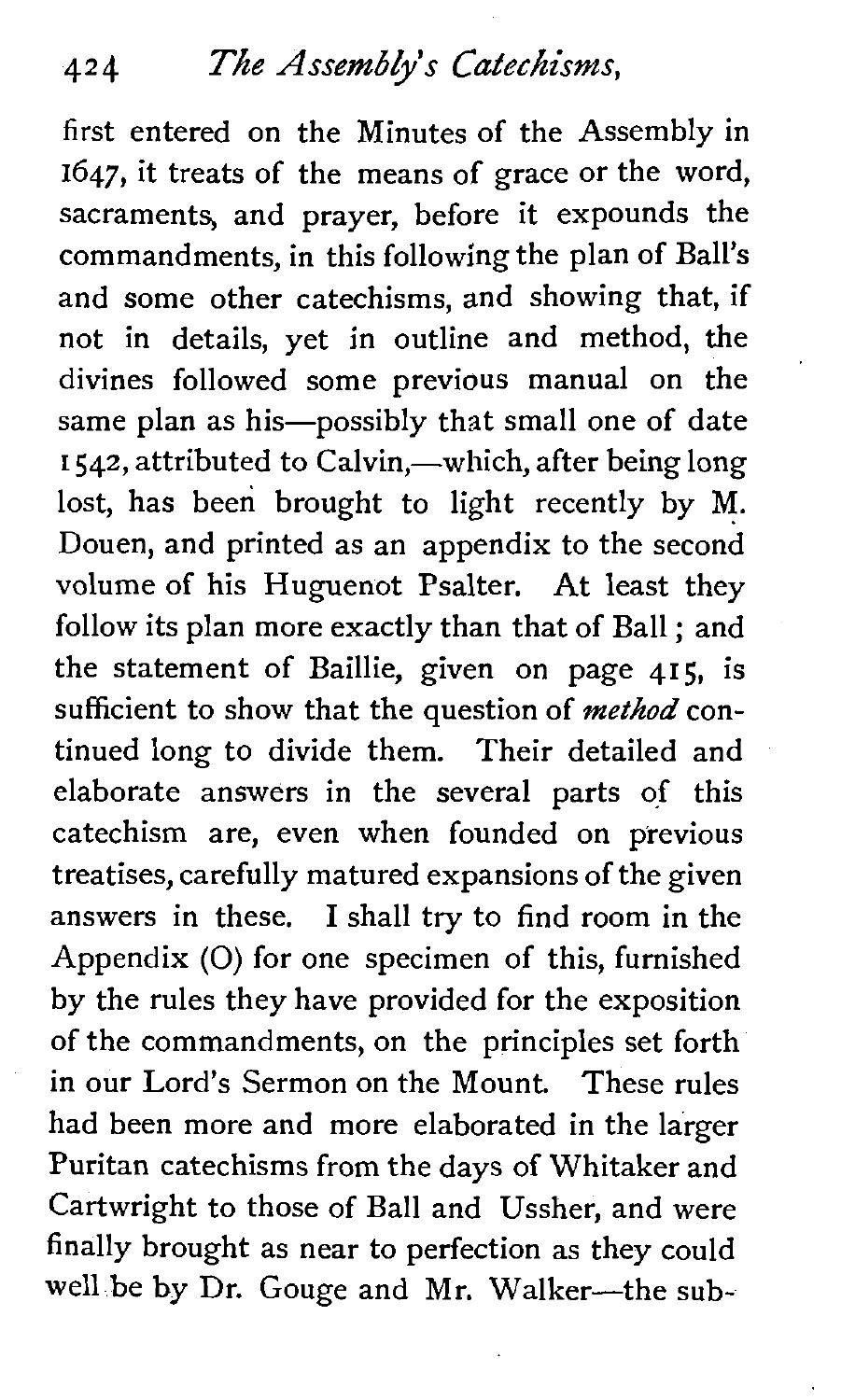# *Larger* am? *Shorter.* **<sup>425</sup>**

committee appointed to prepare them---probably with the help of Dr. Tuckney, who by that time was acting as chairman of the Committee on the Catechism, and is supposed to have taken a very special charge of the exposition of the ten commandments. The Larger Catechism was completed on 15th October 1647, read over in the Assembly on 20th by Dr. Burgess, and on the 22d was carried up to the two  $H$ ouses<sup>1</sup> by the Prolocutor and the whole Assembly, when thanks were returned to them 'for their great labour and pains in compiling this Long Catechism.' It appears to have been presented in manuscript to the Scottish Assembly in July 1647, so far as it was then completed, and on the 17th September certain alterations desired by their Commission were made at Westminster. It was approved by the General Assembly on 20th July 1648.<sup>2</sup> It was presented with the proofs on 14th April 1648.

The Shorter Catechism was not composed till after the Larger one had been virtually completed, though it perhaps embodies somewhat more of the materials of the earlier manual, which had partially passed the Assembly in 1646. Drs. Belfrage, Hetherington, and the younger M'Crie, relying on Neal's account, have stated that the shorter one was first completed and presented to

<sup>1</sup> Lords' *Journals*, ix. p. 488 ; Commons' *Journals*, v. p. 340.

**2 Peterkin's** Recards of *Kirk,* p. 496.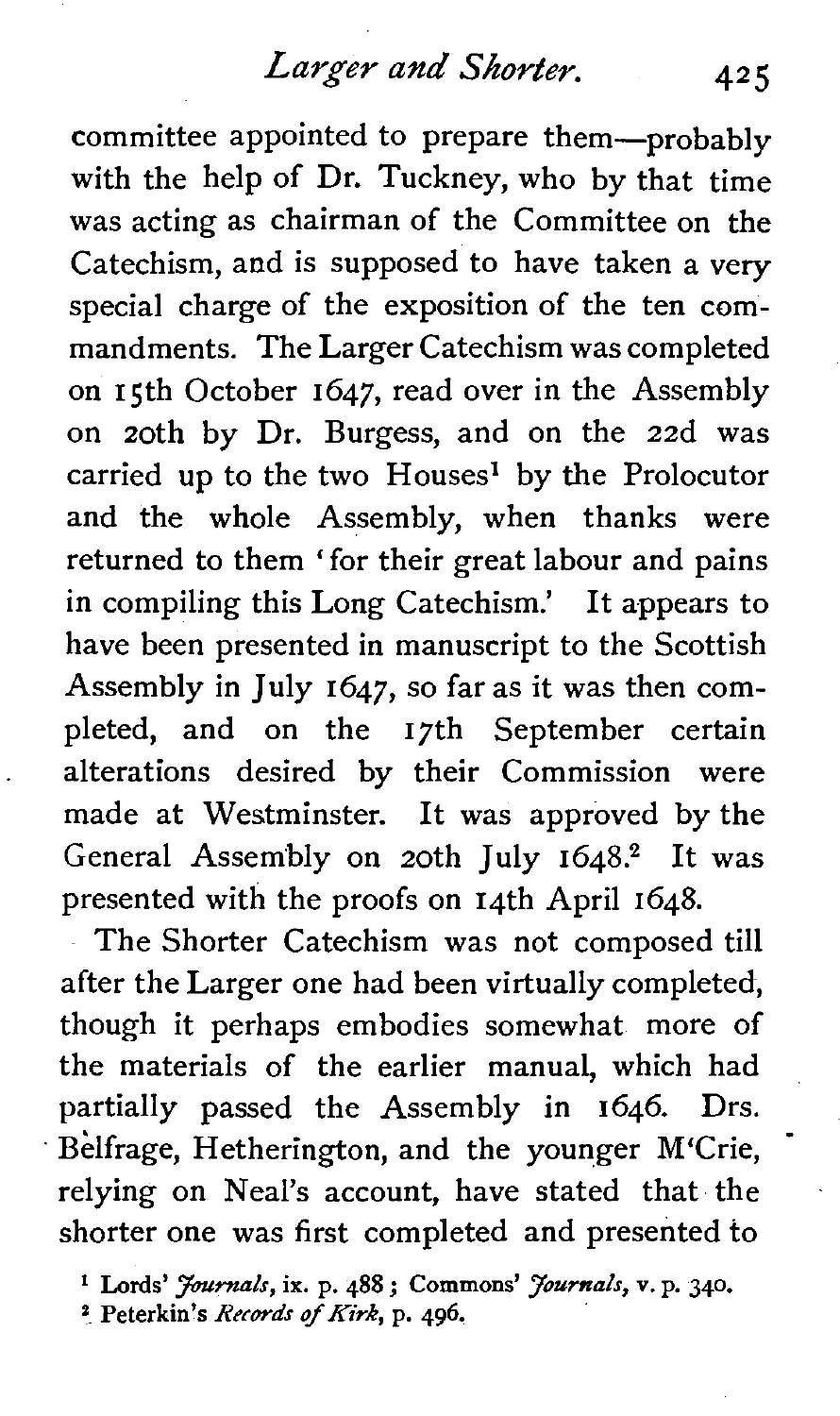# 426 *The* **Assemblys** *Catechisms,*

Parliament. But Neal has fallen into the error of overlooking the fact, that the Larger Catechism, without proofs, was presented to Parliament on 22nd October 1647, as well as with proofs on 14th April 1648, while the Shorter Catechism, without proofs, was only sent up on 25th November 1647, and again with proofs on  $14$ th April  $1648$ <sup>1</sup> The following are the brief notices respecting it found in the Minutes of the Assembly.

On 5th August 1647, it was resolved (p. 408) ' that the Shorter Catechism shall be gone in hand with presently, by a committee now to be chosen,' and ordered that ' the Prolocutor, Mr. Palmer, Dr. Temple, Mr. Lightfoot, Mr. Greene, Mr. Delmy, shall be this committee.' It was to meet the same afternoon, and Mr. Palmer to take care of it, or be its convener. On August gth, 'a report of the Short Catechism was made by Mr. Palmer, and Mr. Calamy and Mr. Gower were added to the committee.'<sup>2</sup> This is the last occasion in which the Minutes notice the presence of Mr. Palmer in the Assembly, and shortly after this he fell into a serious illness and died. The exact date of his death has not been ascertained even by Dr. Grosart, who has so carefully investigated his history ; but by 28th September a successor had been presented to one of the charges held by him. On August 10th 'Dr. Temple made **Minutes, pp. 485, 492, 511.** *Ibid.* **pp. 408-410.**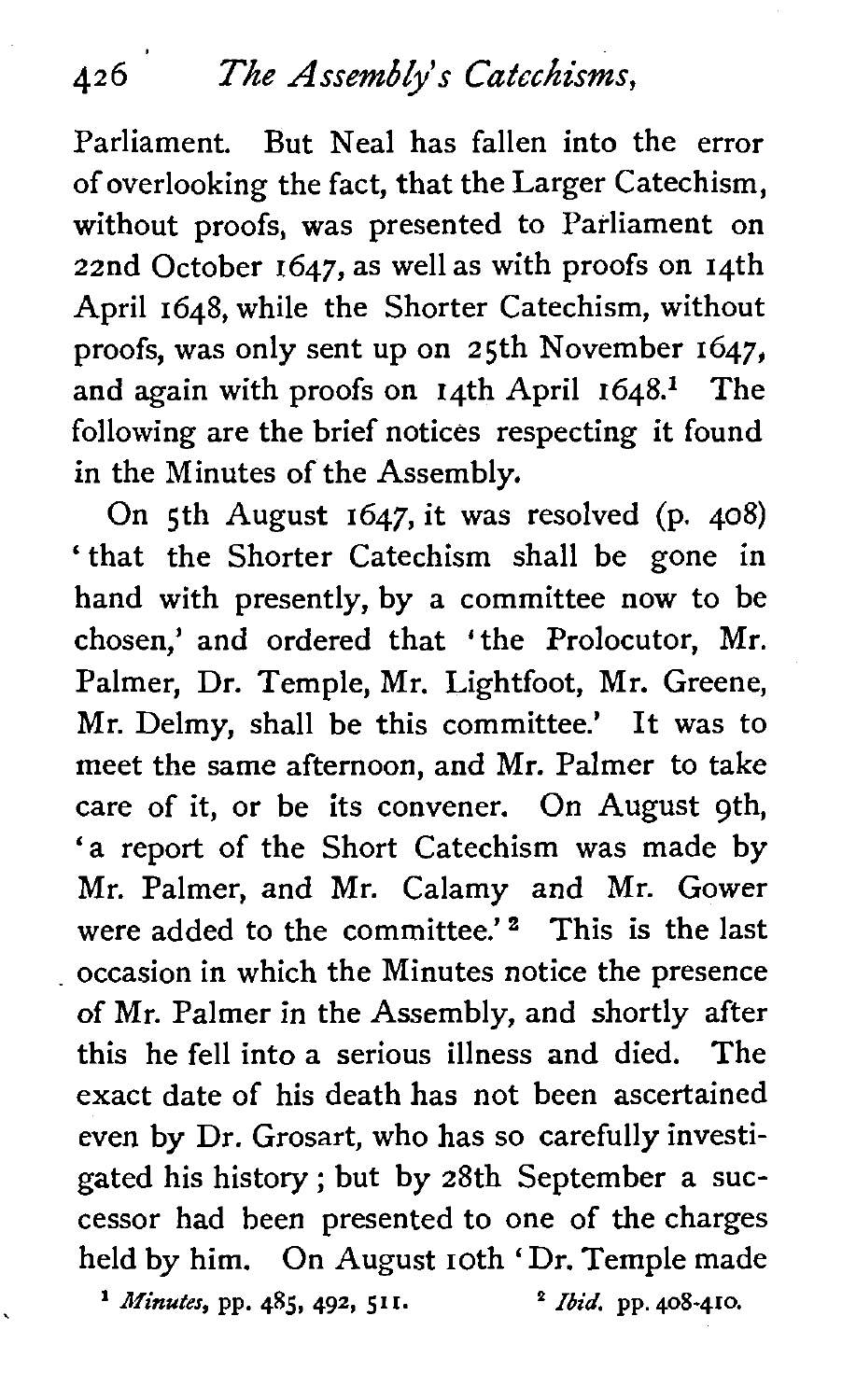report of the Lesser Catechism.' On September Sth, Mr. Wilson was added to the committee for **the** catechism, and the same day Mr. Wilson made report of the catechism. On September 16th, a further order was given to proceed with the little catechism. It was not, however, till 19th October 1647, when the Larger Catechism was ready to be presented to the two Houses of Parliament, that orders were given to .Messrs. Tuckney,<sup>1</sup> Marshall, and Ward finally to adjust the Shorter one ; but no doubt preparation was being made for it during the interval by the committee previously appointed, probably along with Wallis, who ultimately attended the committee as its secretary, and who in all likelihood had been privately assisting his friend Palmer with it during the last weeks of his life.<sup>2</sup> On 21st October the first report from this new committee was brought in by Tuckney, and discussed. Some debate arose as to whether the word 'substance,' or rather the expression ' one in substance,' in the answer to the question, How many persons are there in the Godhead ? should be left out. This, we know, was not done, but 'one in substance' was changed into 'the same in substance,' a closer rendering of the Nicene  $\delta\mu oo\acute{v} \sigma\iota o\varsigma$ , and the phrase

**l** *Minutes,* **p. 485. Cambridge gave him leave of absence.** 

<sup>2</sup> He was evidently a *protige* of Palmer and a fellow in the **college of which Palmer was master.**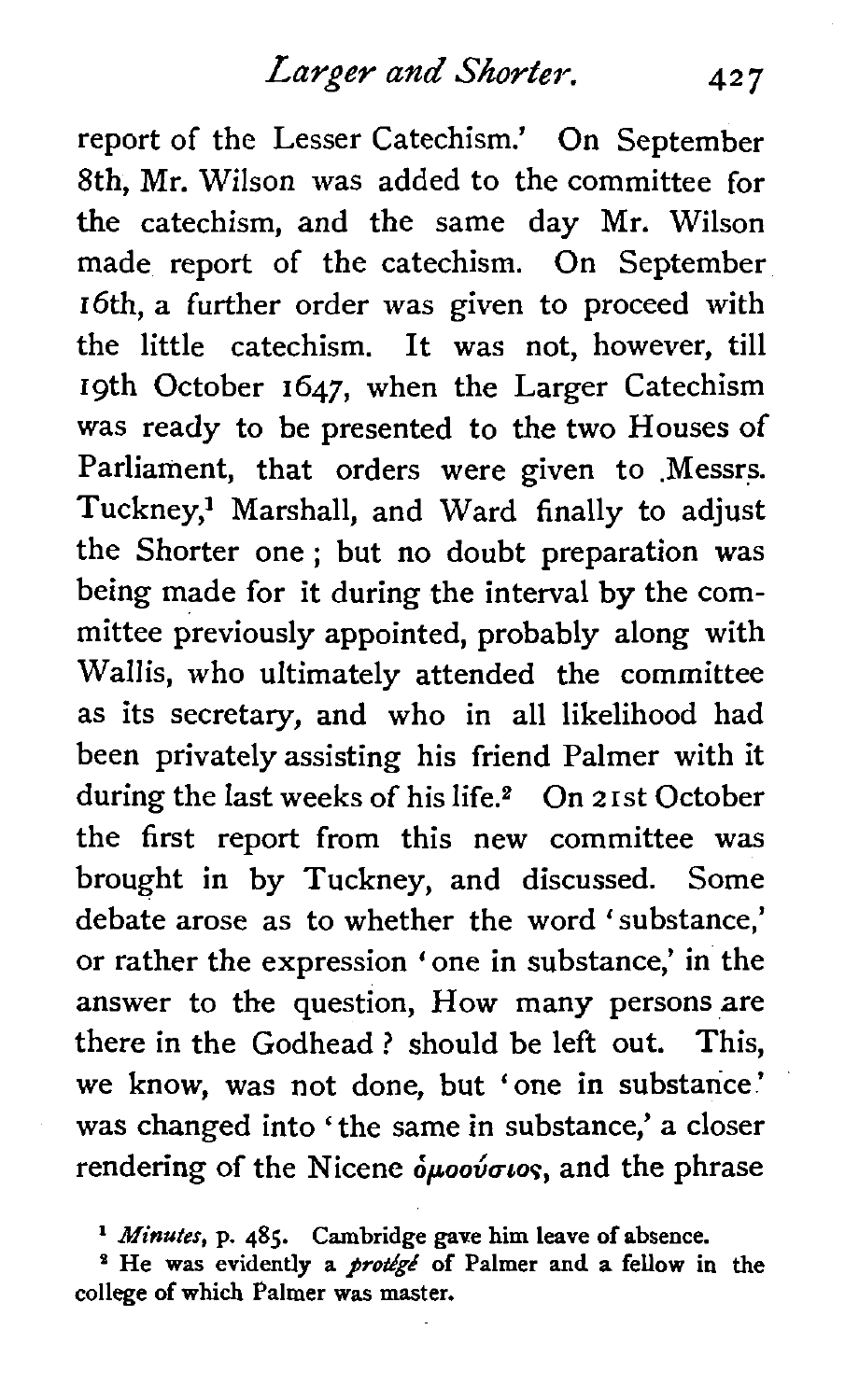'equal in substance, power and glory,' originally used in the Larger Catechism, was changed to the same form as in the Shorter. No further particulars of the debates on this catechism are given in the Minutes, but nothing save formal business was transacted in the Assembly till it had been finished. On 8th November, it is recorded that the commandments, Lord's Prayer, and creed were added to the catechism, and on the following day that Mr. Rutherfurd took his leave of the Assembly, receiving the thanks of the Assembly through the Prolocutor for the great assistance he had rendered to it in its labours and debates.<sup>1</sup> On the same day, Mr. Burgess and Mr. Cawdrey were added to the committee, along with Wallis, for the review of the catechism. All was again reviewed by the committee, and discussed by the Assembly before the 25th November. The brief statement originally prepared as a preface was appended as a postscript. Messrs. Nye and Reynor dissented from the insertion of the creed at the end of the catechism, but possibly the terms

**l** *Minutes,* pp. **487, 488.** On 15th October, when the completion of the Larger Catechism was reported, Mr. Rutherfurd moved, and the Assembly ordered, 'that it be recorded in the scribes' books that the Assembly hath enjoyed the assistance of the honourable reverend and learned commissioners from the Church of Scotland, in the work of the Assembly during all the time of the debating and perfecting the four things mentioned in the Covenant, viz., the Directory for Worship, the Confession of Faith, Fonn of Cliurch-Government, and Catechism.'-*Ibid*. p. 484.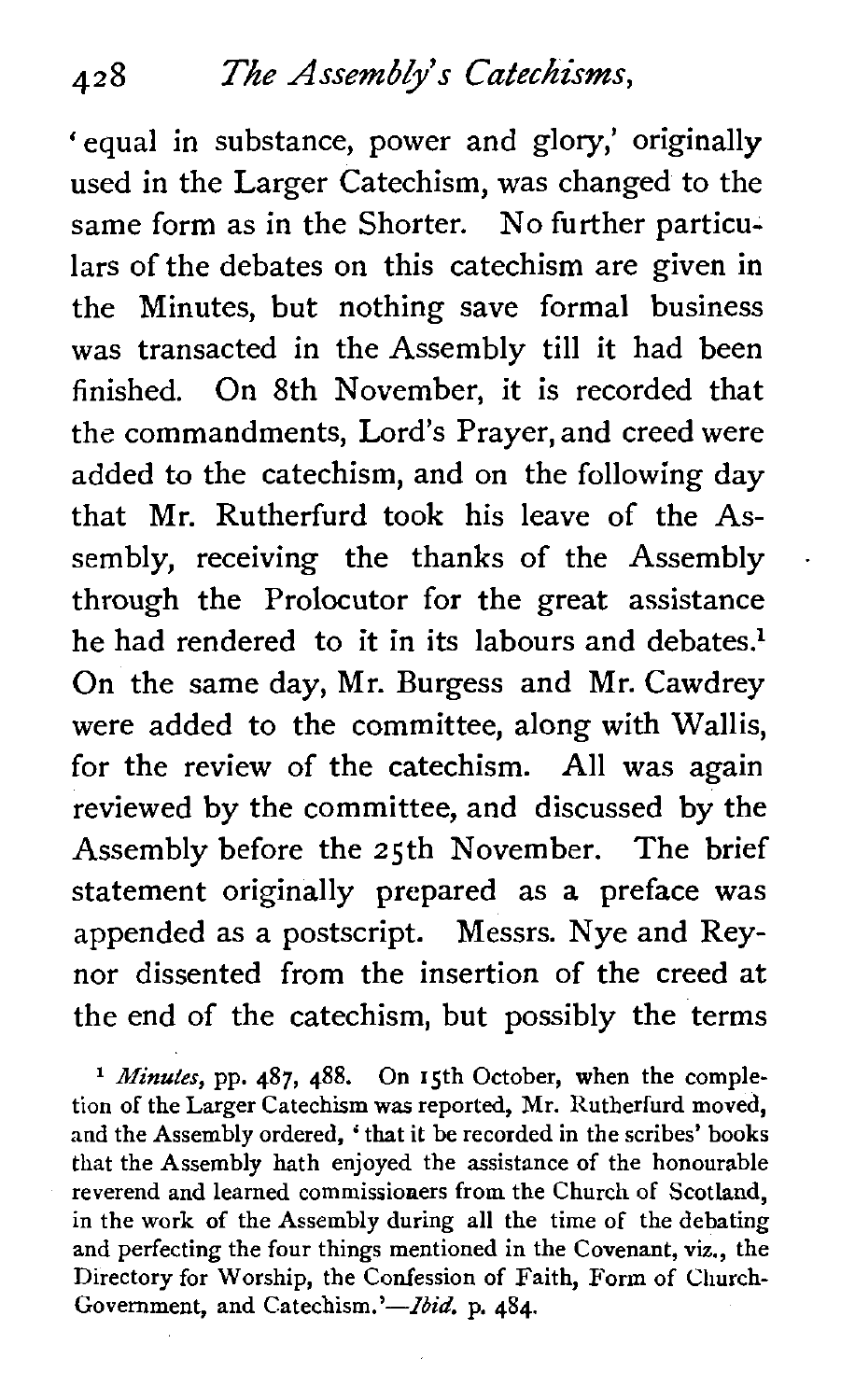of the postscript just referred to, and the explanation added some days later as to the sense in which the Article 'he descended into hell' was to be understood, may have satisfied their scruples.<sup>1</sup> Though in Scotland, as elsewhere, this catechism has been, and deservedly so, the most popular of all the productions of the Assembly, it was the one with the elaboration of which the Scotch Commissioners had least to do. Henderson had left and had died before the Confession was completed. Baillie left immediately after it was finished, and took down with him to Scotland the first copy of the Confession, without proofs. Gillespie, after repeated petitions to be allowed to return home, received permission to leave in May 1647, when the proofs for the Confession had been completed but while the debates on the Larger Catechism were still going on, and the answer to the question What is God ?- with which his name has been traditionally associated-had not as yet been adjusted for that Catechism, much less for the Shorter one.2

\* **Minutes,** pp. **490, 492.** 

*<sup>8</sup>*Even three months after he left London all that he was able fo report to the Scottish Assembly respecting the catechisms was that the divines ' have had no time yet to do anything in the latter, but here is the copy of the greater, which is almost complete.' The only instance in which we can be very sure that he has left his mark on the Confession is that (in ch. xxi. Miscellany Questions) pointed out some years ago by Ptofessor Candlish :

The heavenliness of the mat-<br>the stripture is known to be<br>the efficacy of the doctrine, indeed the word of God by the ter, the efficacy of the doctrine,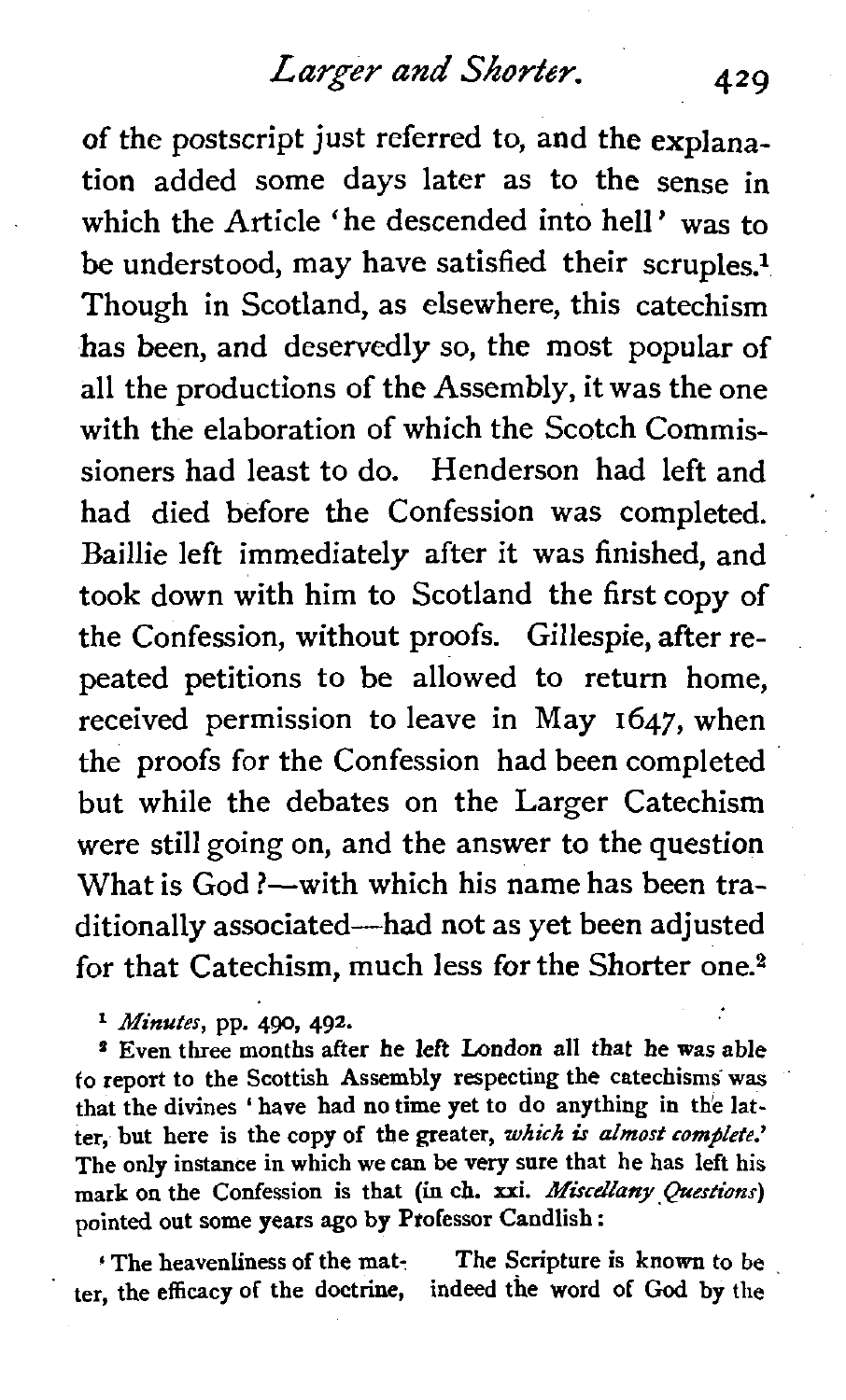# **430** *The Assemb/ys catechisms,*

Even Rutherfurd had been seized with a fit of home-sickness, and wrote that he did not think the elaboration of this catechism of sufficient importance to detain him from his college and his flock at St. Andrews. At any rate, though persuaded to remain till it had passed, so to speak, the first reading, he does not seem to have left his distinctive mark on it. Not the faintest trace of that wealth of homely imagery, which enriches the MS. catechism attributed to him, is to be found in the Assembly's Shorter Catechism. From first to last, it appears to me in its clear, condensed, and at times almost frigidly logical definitions, to give unmistakeable evidence of its having passed

the majesty of the style, the consent of all the parts, the scope of the whole (which is to give all glory to God), the full discovery it makes of the only way of man's salvation, the many other incomprehensible excellencies and the entire perfection thereof, are arguments whereby it doth abundantly manifest itself to he the word of God.'-Confession of Faith, ch. **L** v.

beams of divine authority which it hath in itself, . . . such as the heavenliness of the matter, the majesty of the style, the irresistible power over the conscience, the general scope to abase man, and to exalt God: nothing. driven at but God's glory and man's salvation, . . . the supernatural mysteries revealed therein, which could never have entered into the reason of man, the marvellous consent of all parts and passages (though written by divers and several penmen), even where there is some appearance of difference, . . . these and the like are characters and marks which evidence the Scriptures to be the word of God.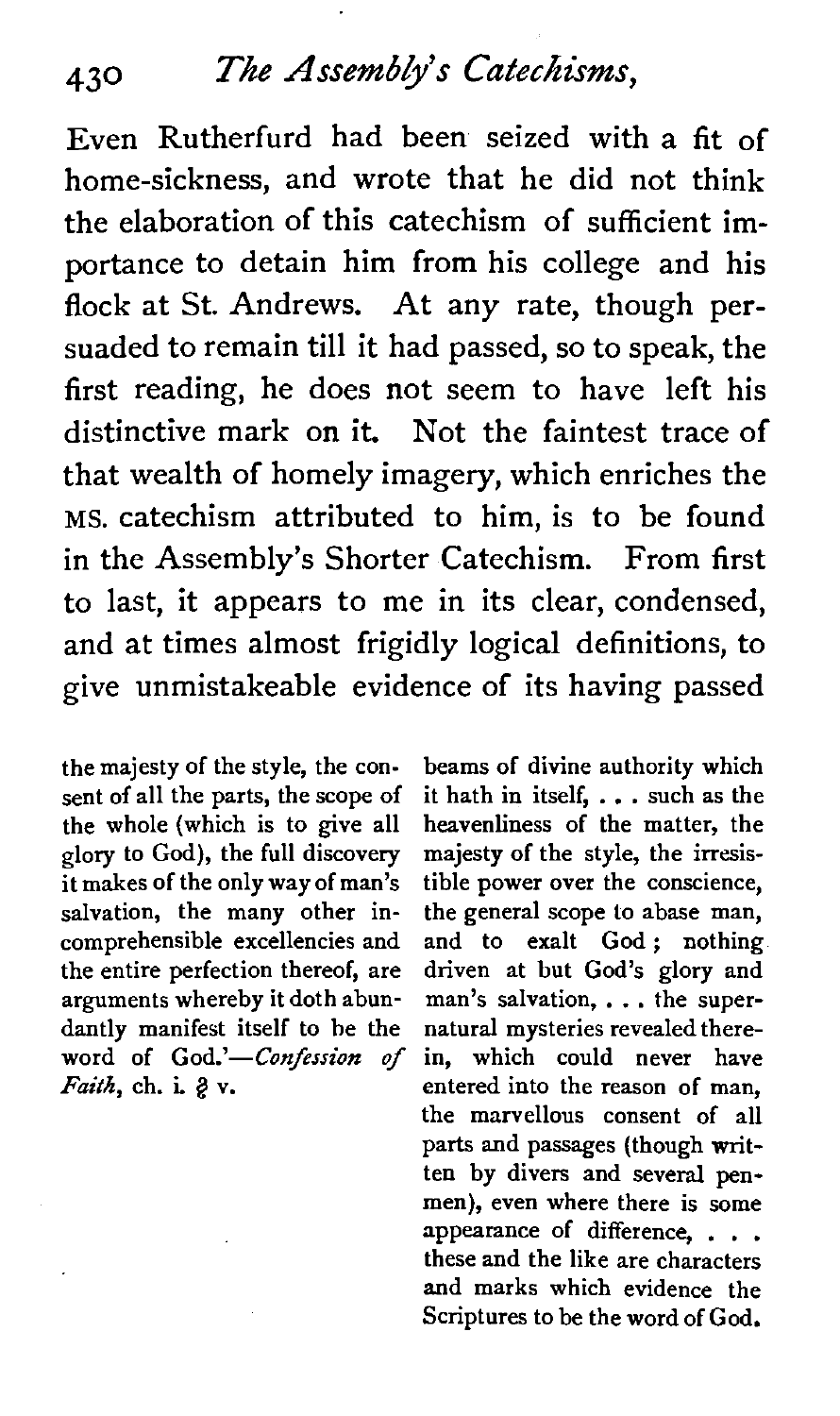through the alembic of Dr. Wallis, the great mathematician, the friend of Palmer, the opponent of Hobbes and the Socinians, and probably the last survivor of those connected with the great Assembly who was not ashamed to speak of the benefit he had derived from its discussions during the preparation of its Confession and Catechisms, long after he had conformed to the Church of the Restoration.<sup>1</sup> The Shorter Catechism contains, as 1 have just told you, more of the materials of the catechism partially passed by the Assembly in 1646, but not in a shape which brings them nearer to the form of Palmer's original "work. On the contrary, it is a thoroughly Calvinistic and Puritan catechism, the ripest fruit of the Assembly's thought and experience, maturing and finally fixing the definitions of theological terms to which Puritanism for half a century had been leading up and gradually coming closer and closer in its legion of catechisms.

It differs in one or two things even from the Larger Catechism, composed just before it. . Its second question as to the rule of faith, if in more concise form than the third .question of the other, is more direct and emphatic. Its definition of

**<sup>1</sup>Wodrow and both the M'Cries seem to look on his claim with a certain amount of favour. Dr Belfrage refers to a 'theologian of great research** ' **who favours that of Arrowsmith, but he does not appear to have been a member of the committee or in attendance on the Assembly at that time.**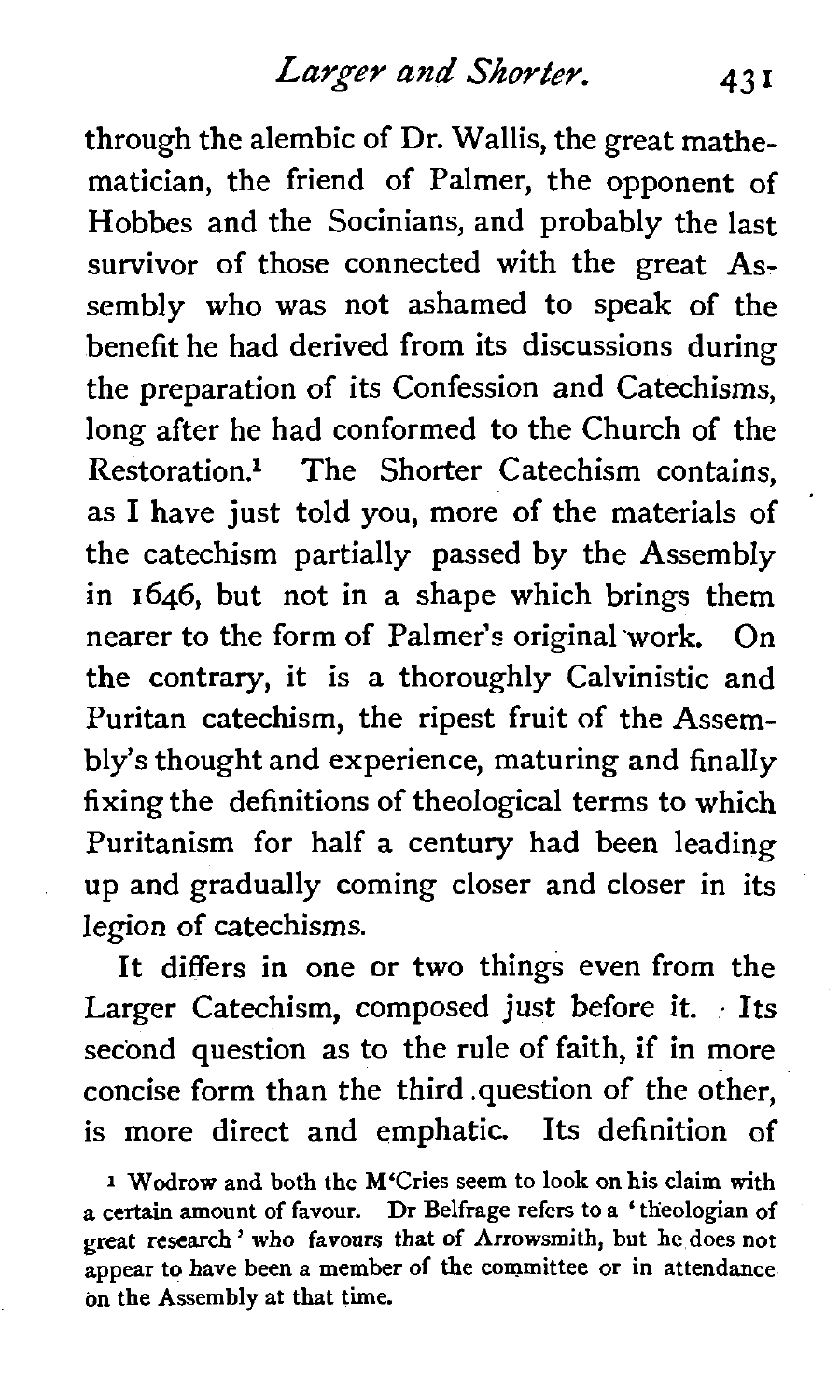God is more happy, and, as already mentioned, is from a different source. It does not insert its definitions of faith and repentance where the other has them, but holds them over till its third part, when it comes to treat of the way of salvation and the means of grace. And while, as **1**  have said, it is a thoroughly Calvinistic catechism, it has nothing of church censures, church courts, or church officers, as many similar productions have. Nay, it does not even have a definition of the Church, whether visible or invisible, like the Larger Catechism and the Confession of Faith, but only an incidental reference to it in connection with the answer to the question, To whom is baptism to be administered ? It would seem as if in this their simplest yet noblest symbol they wished, as far as Calvinists could do so, to eliminate from their statements all that was subordinate or unessential-all relating to the mere organisation of Christians as an external community-all in which they differed from sound Protestant Episcopalians on the one hand, and from the less unsound of the sectaries on the other, and to make a supreme effort to provide a worthy catechism in which all the Protestant youth in the country might be trained. So highly was the effort appreciated at the time that the king, no doubt with the sanction of Ussher and his fellow-chaplains, in some of his latest negotiations with the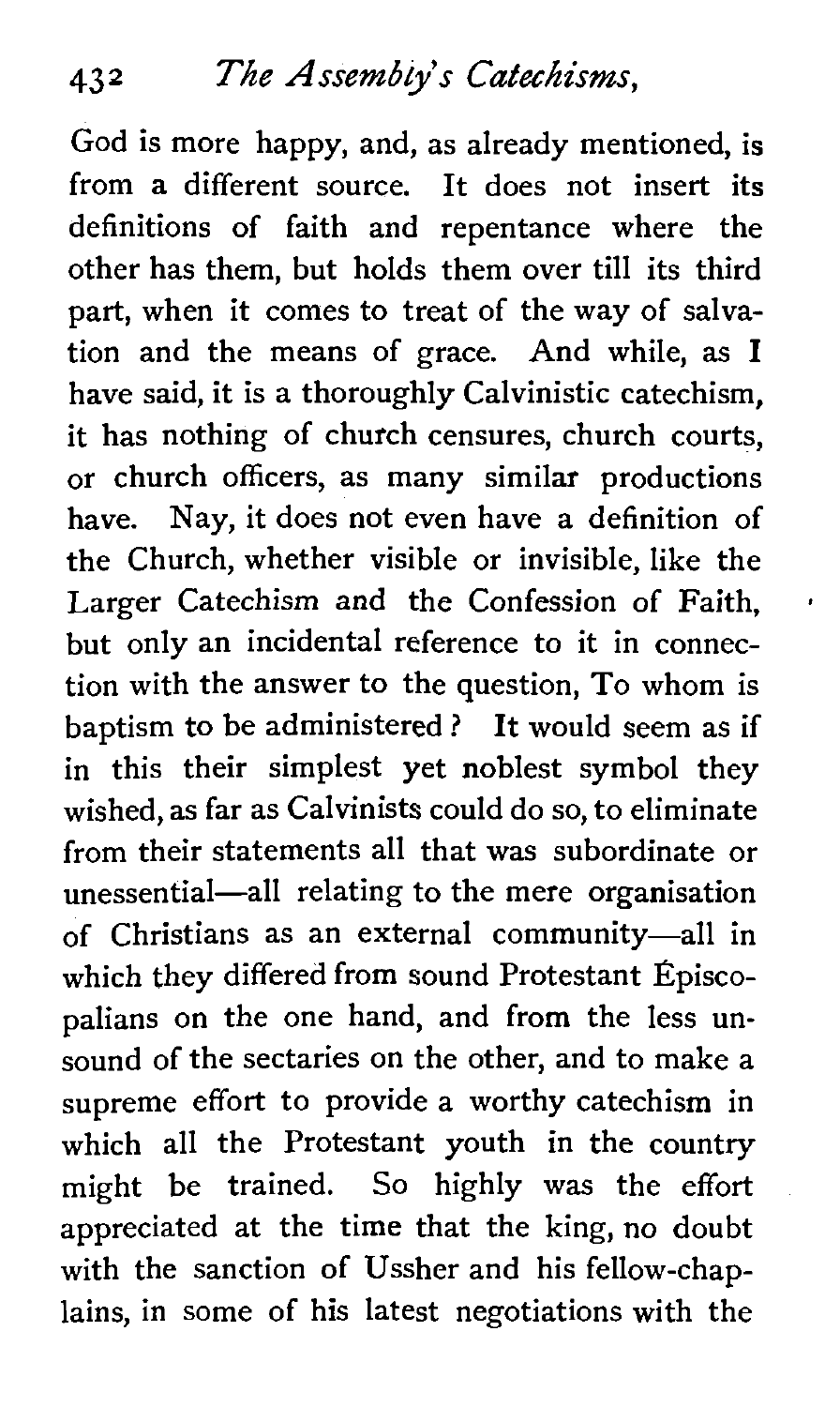Parliament, offered to license it, while still hesitating to accept the Directories for Public Worship and for Church-Government as they had been drawn up by the Assembly. It was no sooner passed by the Parliament and published than it became widely popular in England, and it maintained its popularity in a wonderful degree even after the sad reverses which befel its authors in 1662. For more than a century after that, it was the most widely recognised manual of instruction, not only among Presbyterians but also among the other orthodox Dissenters. The Independents used it both in England and America. The Baptists used it with a very few alterations, and in the 18th century that great evangelist John Wesley, who was ever ready to adapt to his own purposes good books prepared by others holding opinions considerably different from his own, allowed it to circulate among his societies in a modified form. It was early translated into Latin, Greek, Hebrew, and has been retranslated in our own day into Hebrew and Syriac, and into mo<sup>ct</sup> modern languages both in the east and the yest. When about twenty-five years ago **1** visited the Lebanon schools, in the neighbourhood of Beyrout, 1 was greatly interested to find that the American . missionaries not only taught this old catechism to the Druse and Maronite children, but also taught it in the old Scottish form which has now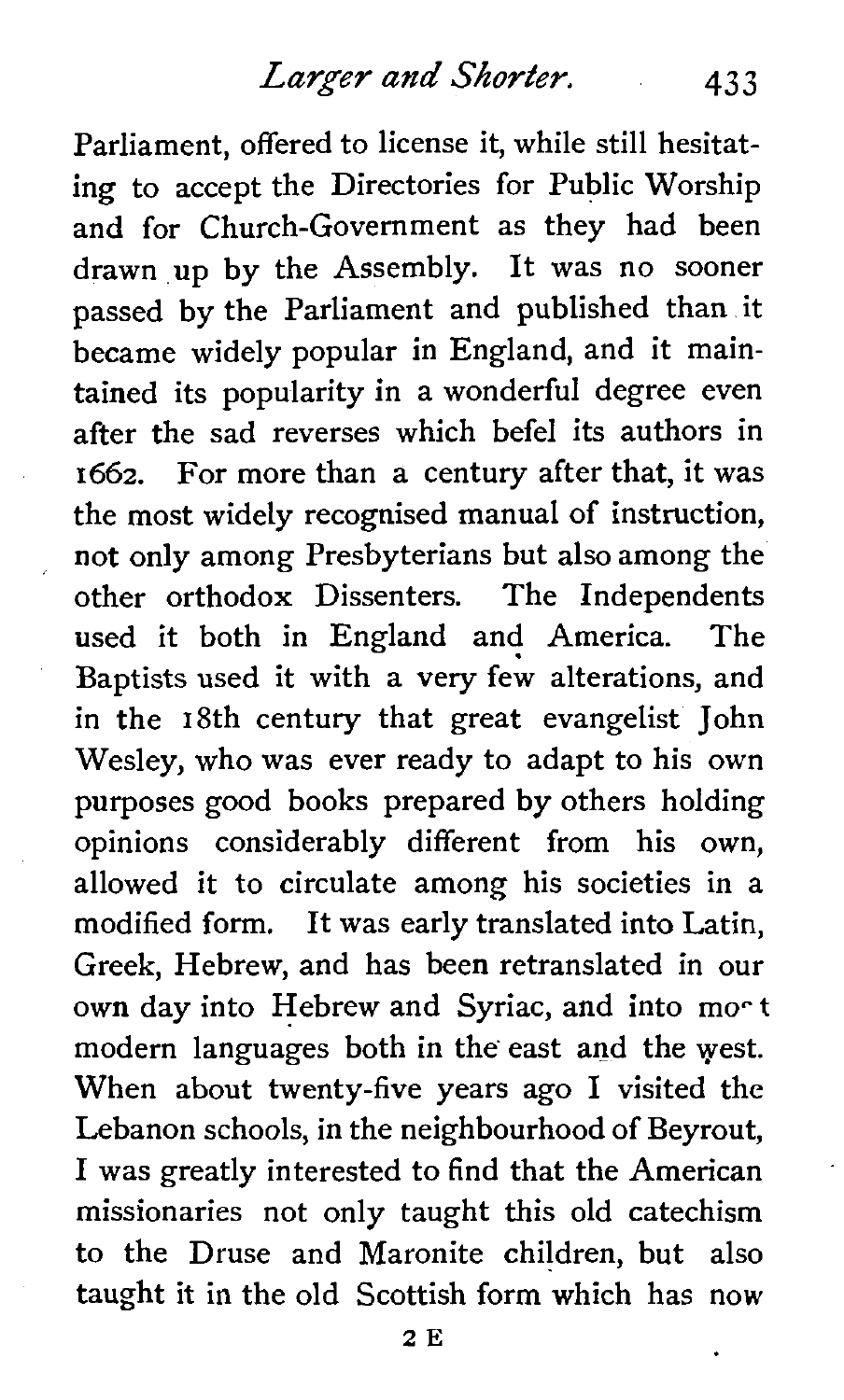#### 434 *The* Assembly's Catechisms,

all but disappeared at home, making it the first reading-book, having the A B C at the beginning, and a syllabary corresponding to our a, b, ab ; e, b, eb, etc., but of course all in orthodox Arabic.

The guiding principle of the Assembly and its committee in its composition was that announced by Dr. Seaman in one of the earliest debates about it, viz., ' That the greatest care should be taken to frame the answer not according to the model of the knowledge the child hath, but according to that the child ought to have.' And if too little care was taken in former times to teach it intelligently to the young, and gradually to open up its full meaning to them, yet, as Dr. M'Crie has well observed, ' the objection was pushed too far when it was maintained that without a full scientific understanding of its doctrines it is useless to acquire familiarity with their phraseology and contents. The pupil must learn the rudiments of Greek and Latin long before he can comprehend the use of them, or apply them as a key to unlock the treasures of ancient learning [in fact, in all Churches he is first taught his Christian creed in this way], and experience has shown that few who have been carefully instructed in our Shorter Catechism have failed to discover the advantage of becoming acquainted in early life, even as a task, with that admirable form of sound words.' For three quarters of a century past, 1 do not believe that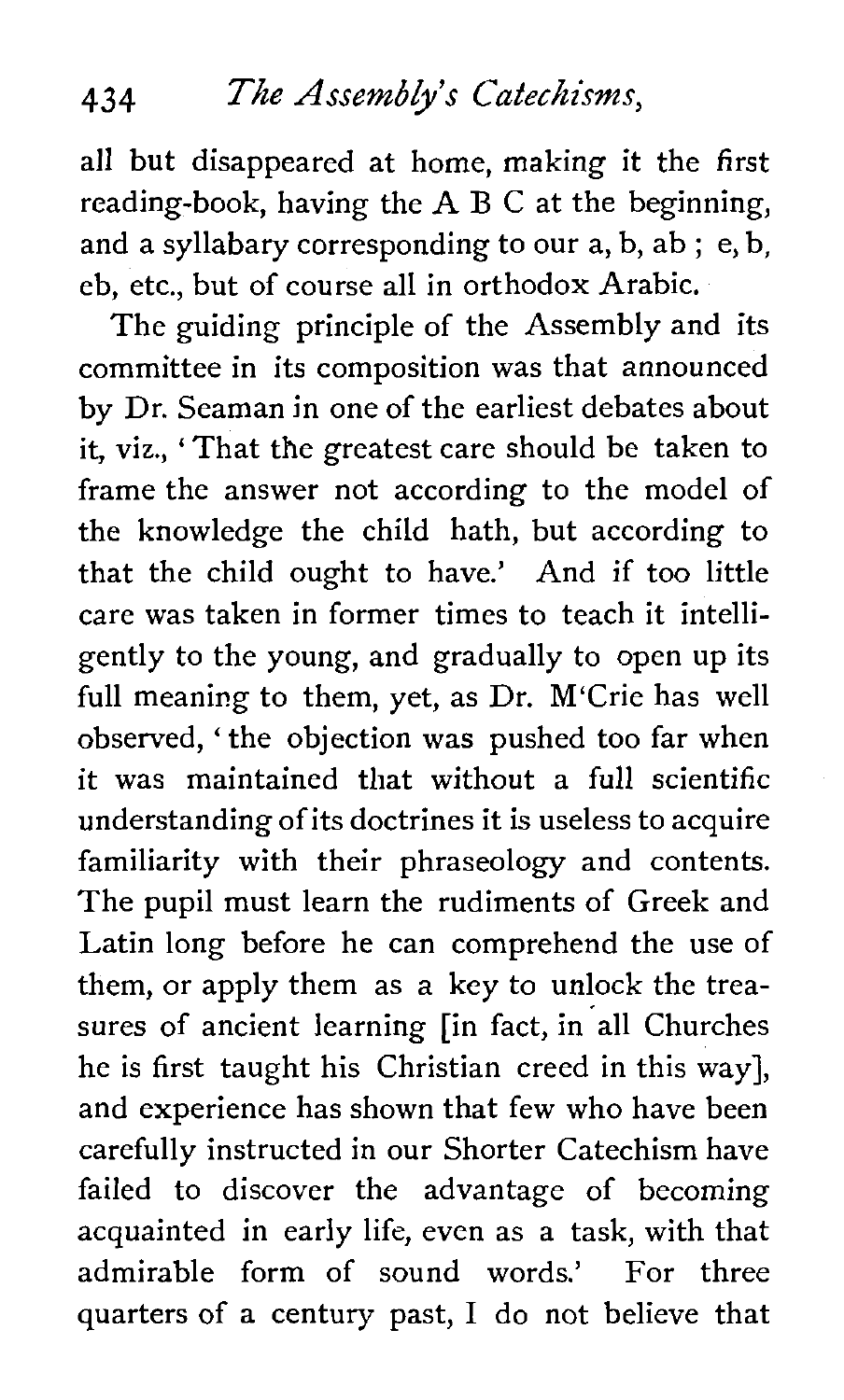intelligent teachers of the Catechism have been rare, either in the parochial or in the Sabbath schools of Scotland, and with the helps with which Gall and others, who have drawn on the older stores of. Wallis and Palmer and Lye, have provided them, there is no excuse for any teacher making the study of it an irksome task, or failing in a good measure to bring it down to the capacities and home to the hearts of his pupils. 1 am but fulfilling a simple duty when 1 thus publicly express my deep gratitude to my teachers, both in the day-school and in the Sabbath-school for the uniform pains they took to make the study of it interesting and attractive. 1 can confidently affirm that **1** found their instructions of no small advantage when 1 proceeded to the more systematic study of theology, and 1 shall never lose hope of the living orthodoxy of the Presbyterian Churches while their rising ministry and church-members are intelligently and affectionately trained in the Shorter Catechism, and set themselves to train their flocks in it as good old Principal Hill used to recommend them to do.

In a paper 1 put in type towards the close of 1880, and hope soon to publish, 1 have endeavoured pretty fully to trace out the sources of the several answers in this Catechism; or at least to indicate the many points of contact and resemblance between them and those of the earlier Puritan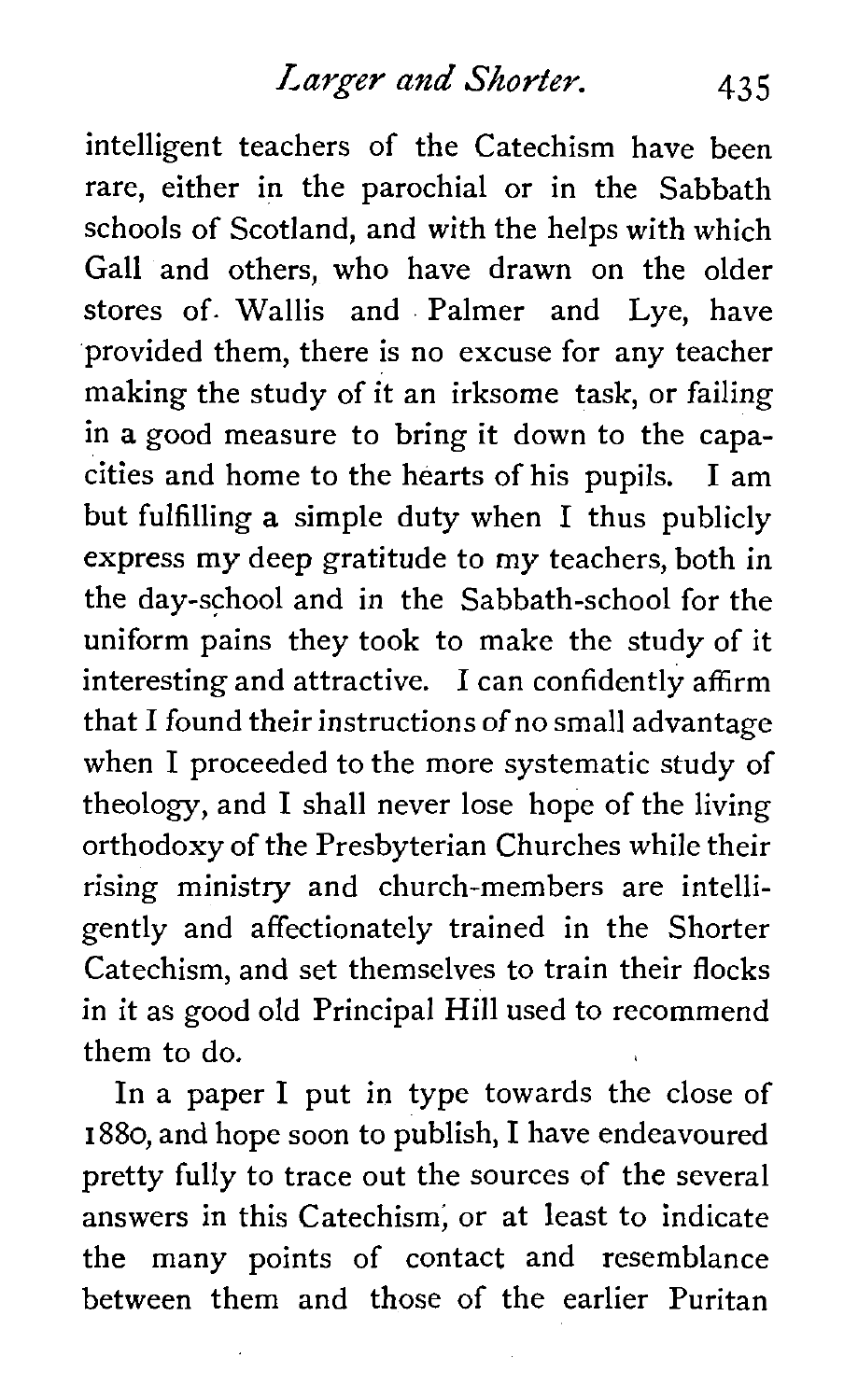# **4 3** *6 The* Assembly's Catechisms,

catechisms. The exercise has been interesting to myself, and 1 trust its results will not be uninteresting to many of my brethren. It shows how gradually in the stream of successive catechisms those definitions of theological terms which were ultimately to be perfected and crystallised, so to' speak, at Westminster, were developed and matured, and more and more widely accepted. 1 cannot within the compass of this lecture enter into details, but 1 may say generally before closing, that so far as plan and the order of the questions or interrogatories is concerned, **1** regard the little catechism of Ezekiel Rogers, who was a minister first in Yorkshire, and latterly in New England, as most closely resembling the Assembly's Shorter Catechism. The answers in his little treatise are much more simple and elementary, the exposition of the ten commandments is in the briefest possible form, and the verbal coincidences in individual answers are few. But all is there in miniature, and almost all in the same order as in the later and fuller catechism. The plan of M. N.'s (or, as **1** suppose, Matthew Newcomen's) Catechism is very similar also, the execution is much more detailed, especially in the exposition of the commandments, and particular answers frequently coincide in expression as well as in general meaning with those of the Shorter Catechism. The chief deviation is, that it, like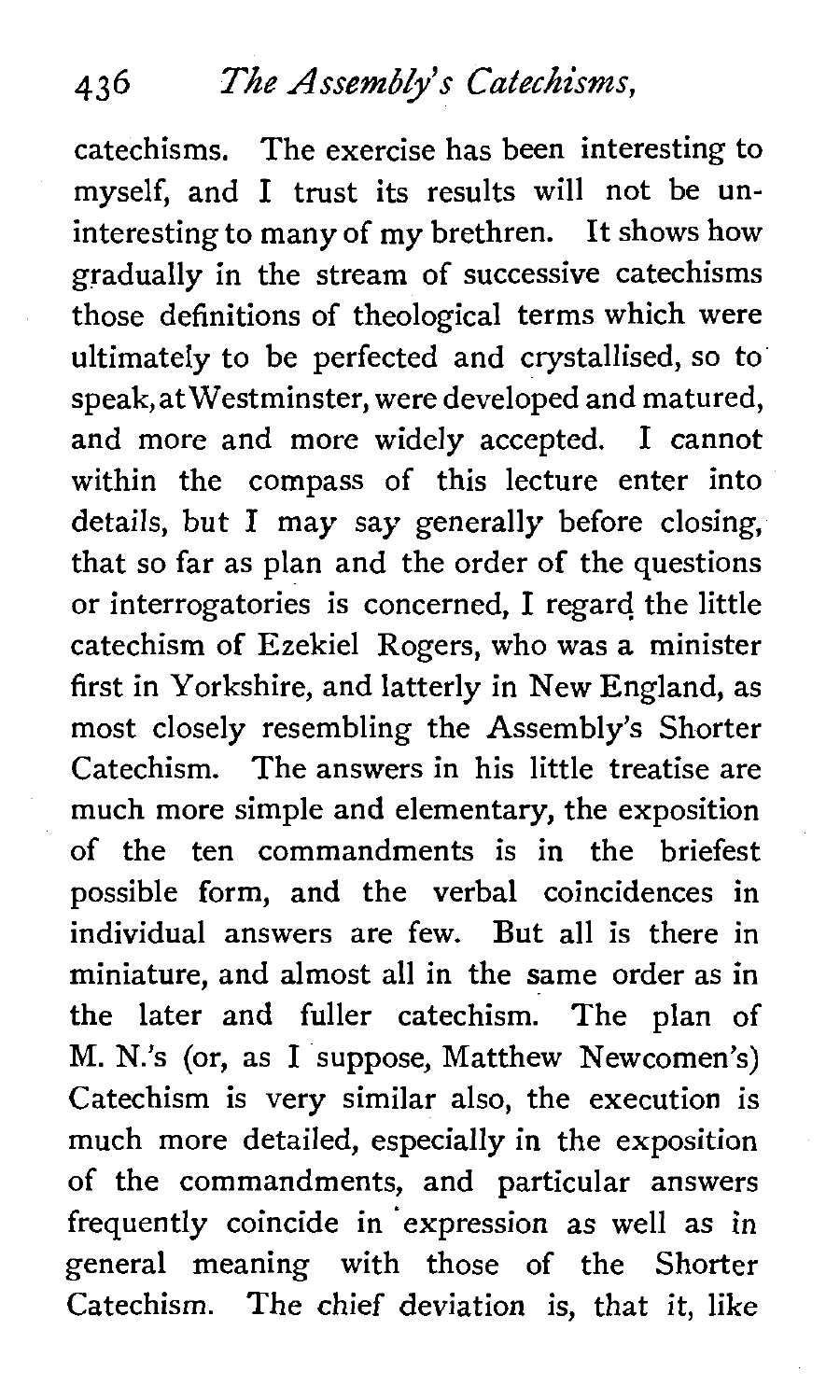that of the Church of England and several of the more moderate Puritan catechisms, begins by reminding the catechumen of his baptism, and of the privileges and responsibilities connected with it. Next perhaps in point of resemblance stand the catechisms of Gouge and Ball. The author of the former was, like Newcomen, an influential member of the Assembly, and his treatise has many verbal coincidences with that prepared by them, but it deviates so far from it in plan by placing the exposition of the commandments before the explanation of the doctrines of the Christian faith. **A** similar remark applies to Ball's treatise, entitled *A Short Catechism.* This has decidedly more verbal coincidences with the Assembly's Shorter Catechism in the answers to particular questions, but it deviates farther in plan, treating first of doctrine, then of the means of grace, preaching, prayer, exposition of the Lord's Prayer and of the sacraments, of the Church and Church censures, and finally expounding the commandments, and concluding with a few general questions. Palmer's Catechism, as already stated, is similar in general plan, with the exception that, like the Anglican Catechism, it treats of prayer and the Lord's Prayer before it treats of the sacraments, and that it moulds its exposition of doctrine closely on the Apostles' Creed. It was unquestionably on the basis of its first part the divines began to work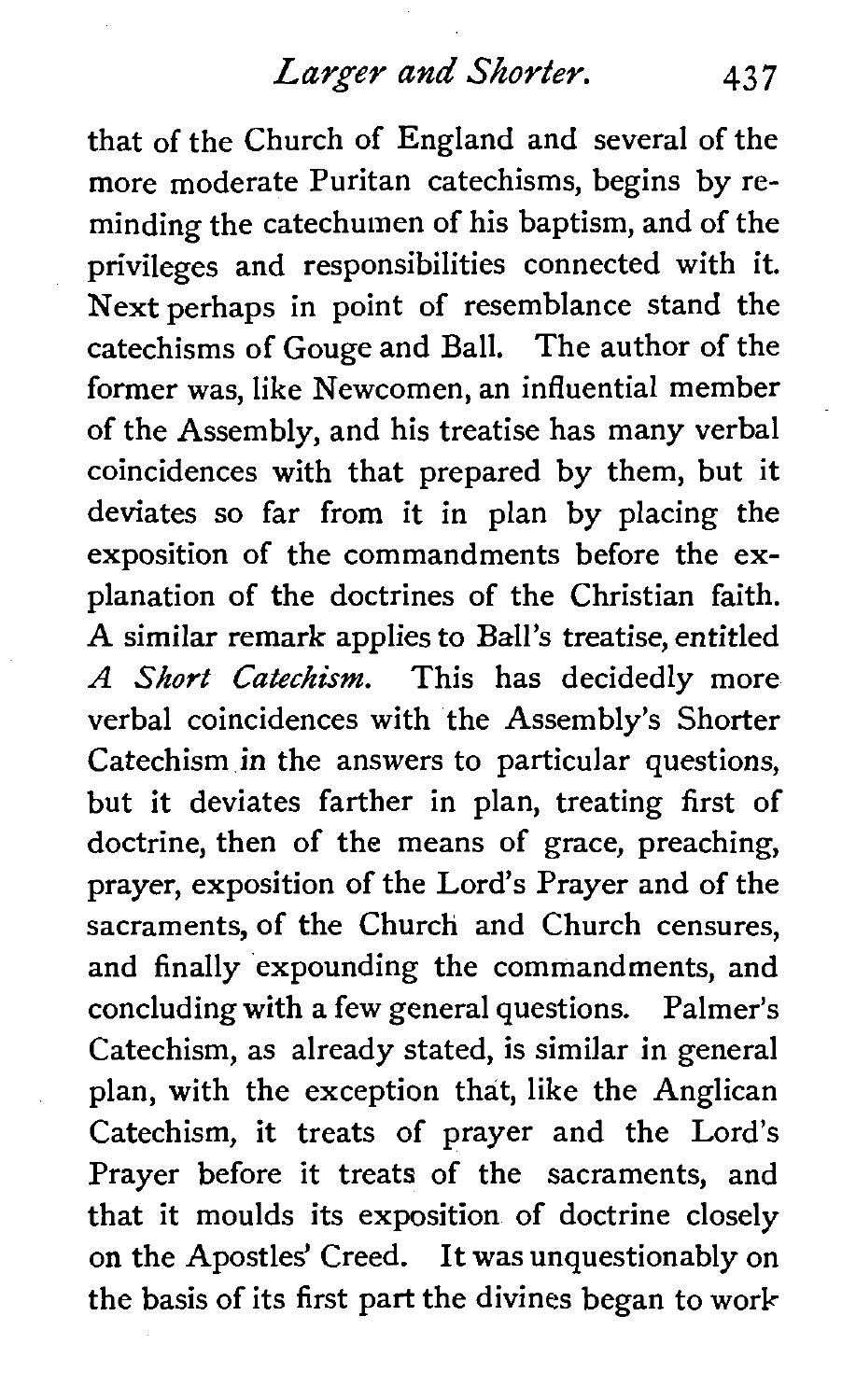in **1645,** but so many of its historical questions have been omitted in the course of their successive revisions, and so much that was needed to explain and define important doctrines of the Christian system has been added, that the similarity is not now so marked in that first part, much less in the others, as, from the fact mentioned, one might have expected. The only trace the Shorter Catechism perhaps now bears of having been moulded on one which had the Apostles' Creed for the basis of its first or doctrinal part is that, at the close of that part, it takes account only of the eternal state of believers. But, strange as the fact may seem, it deviates in this from Palmer's, and from almost every other catechism-Newcomen's, however, as in so many other things, coming nearest to it. The only way in which one, who knows how strongly its authors speak in other 'parts of the desert of sin and the endless misery in reserve for the impenitent, can account for no reference being made to these topics in this place is, that the divines were expounding the last article of the Apostles' Creed, and had in view only the case of those who could truly say, ' 1 believe in the resurrection of the body, and the life everlasting,' and did not deem themselves bound even incidentally to advert to the future of those who had neither part nor lot in Christ and his great salvation.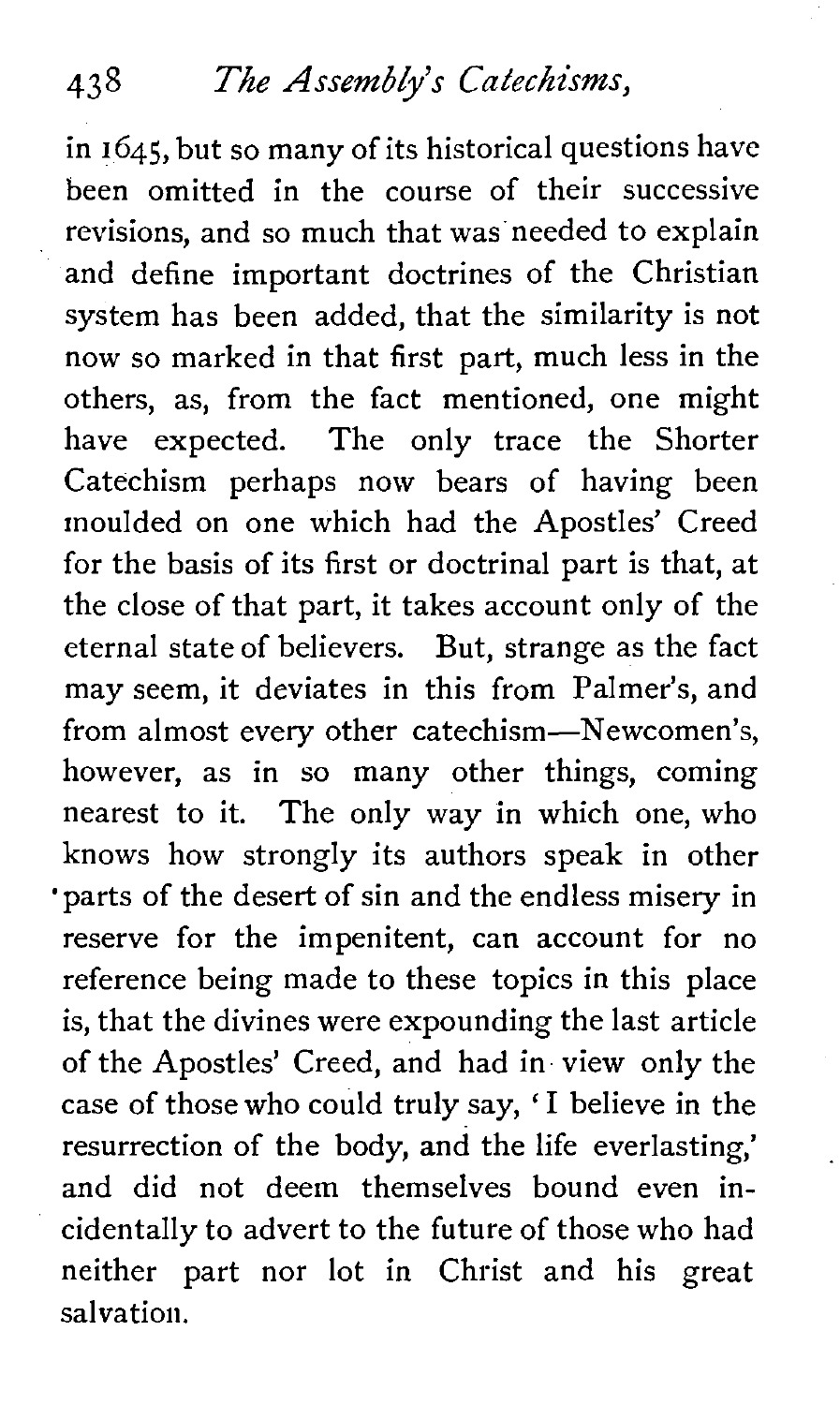The title sanctioned by the English Parliament for this catechism was not that originally fixed on by the Assembly itself, and by which it is now universally known, but the following expansion of it :- 'The Grounds and Principles of Religion contained in a Shorter Catechism (according to the advice of the Assembly of Divines sitting at Westminster), to be used throughout the kingdom of England and dominion of Wales.'l It seems to have had the approval of the divines, and at least ten or twelve editions of it with this title were published in England before 1720.

Between 21st October and 19th November the Catechism may be said to have passed the first and second reading in the Assembly, and, without proofs, it was presented to the House of Commons on the 25th, and to the House of Lords on the 26th November. It was presented with proofs on 14th April 1648, and by 25th September 1648 it had been passed by the Houses, with the above title. It was approved by the General Assembly of Scotland on 28th July 1648, and their Acts in regard to it and the Larger Catechism were ratified by the Estates of the Scottish Parliament on 7th February 1649. No express mention is made of it or the Larger Catechism in the Act re-establishing Presbytery after the Revolution, but it has always retained its place of honour in the Presby-

**1 For procedure of the Houses, see** *Minutes* **of** *Assembly,* **p, 5 I I.**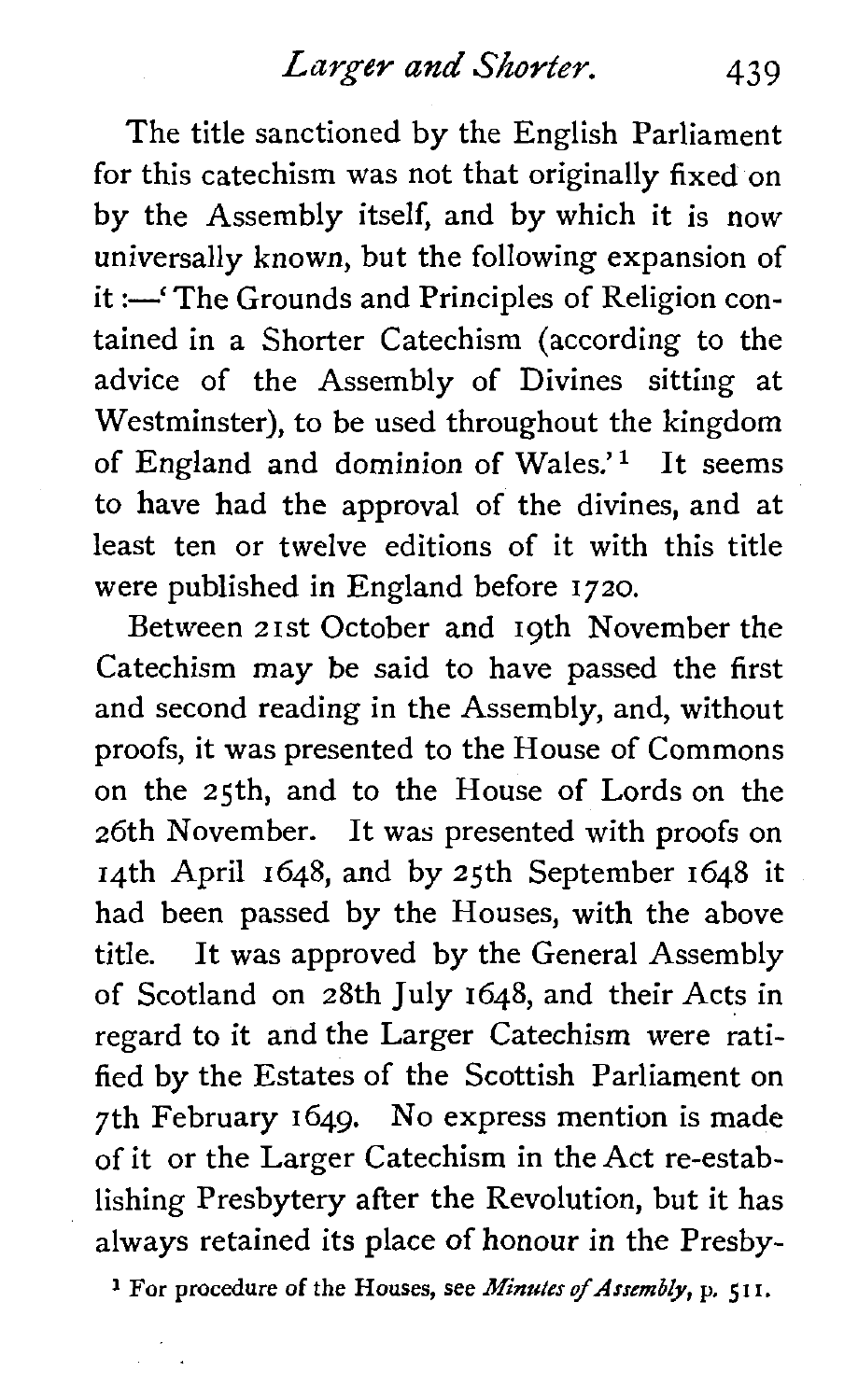# **<sup>440</sup>The** *Assemblys Catechisms,*

terian Churches in Scotland, as elsewhere, as the most widely known and most highly valued of our doctrinal symbols.

Richard Baxter's opinion of this Catechism was very high, and his testimony to its merits very emphatic : 'I do heartily approve,' he says, 'of the Shorter Catechism of the Assembly, and of all therein contained, and **1** take it for the best catechism that ever 1 yet saw, and the answers continued (that is, 1 suppose, read continuously) for a most excellent summary of the Christian faith and doctrine, and a fit test to try the orthodoxy of teachers themselves.' Nay, he adds that, 'for the innate worth of it, he prefers it to any of the writings of the Fathers, and that he takes the labours of the Assembly, and especially the Confession and Catechisms, as the best book next his bible in his study.' The sainted Leighton seems also to have had a high opinion of it, and admits that the thoughts we find in it on the awful subject of the divine decrees 'are few, sober, clear, and certain.' Principal Hill speaks with high commendation of the Catechism and the system of teaching it followed by the ministers of his day: ' Considered as a system of divinity,' he says, 'this catechism is entitled to much admiration. It has nothing superfluous ; the words are chosen with uncommon skill, and the answer to almost every question is a text on which a person vers-